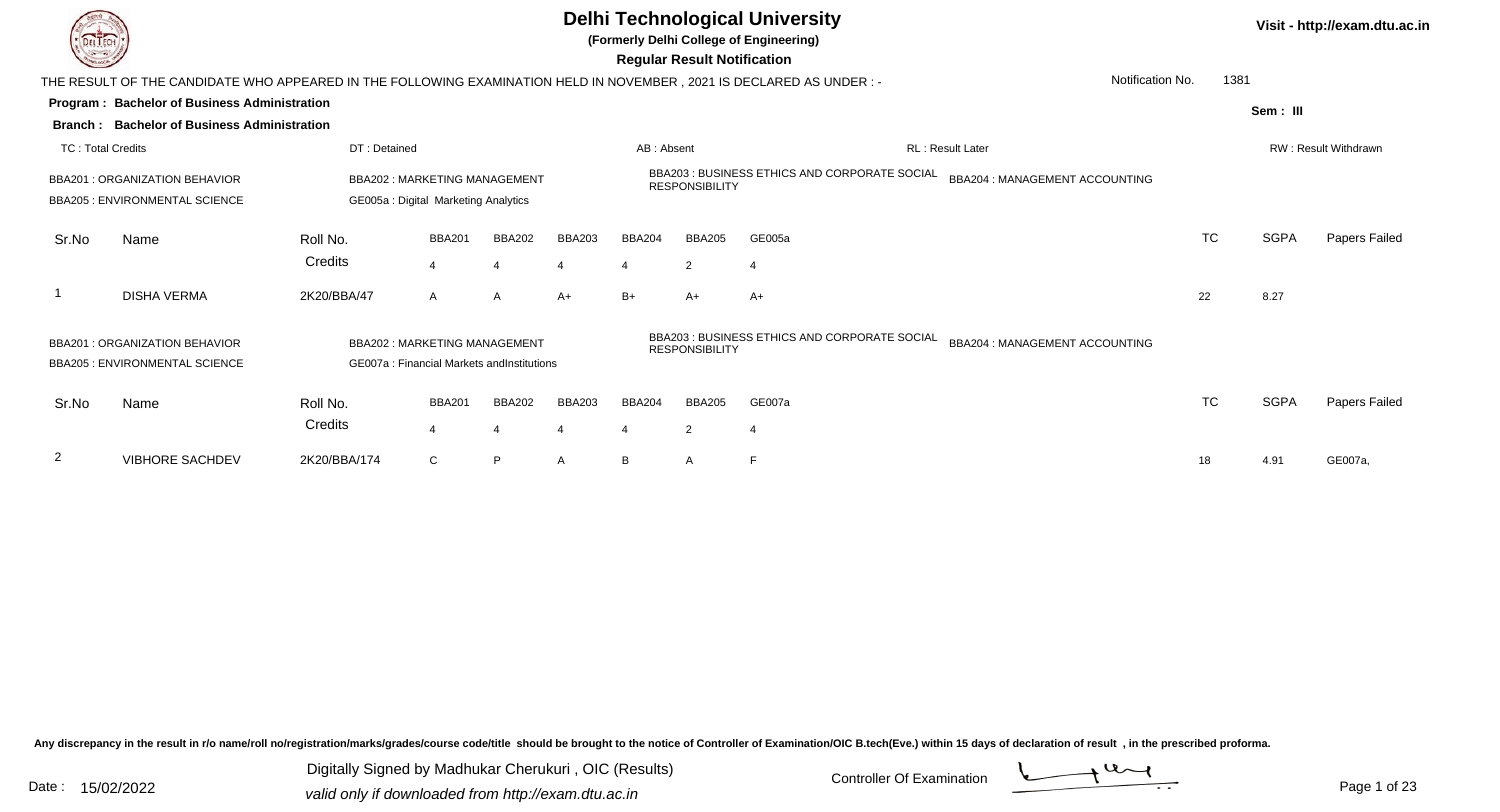### **Delhi Technological University**

**(Formerly Delhi College of Engineering)**

 **Regular Result Notification**

| <b>Command</b>           |                                                                                                                      |              |                                                                  |                |                |                | Regular Result Notification |                              |                                                                        |                |             |                                          |
|--------------------------|----------------------------------------------------------------------------------------------------------------------|--------------|------------------------------------------------------------------|----------------|----------------|----------------|-----------------------------|------------------------------|------------------------------------------------------------------------|----------------|-------------|------------------------------------------|
|                          | THE RESULT OF THE CANDIDATE WHO APPEARED IN THE FOLLOWING EXAMINATION HELD IN NOVEMBER, 2021 IS DECLARED AS UNDER :- |              |                                                                  |                |                |                |                             |                              | Notification No.                                                       | 1381           |             |                                          |
|                          | Program: Bachelor of Business Administration                                                                         |              |                                                                  |                |                |                |                             |                              |                                                                        |                | Sem: III    |                                          |
|                          | <b>Branch: Bachelor of Business Administration</b>                                                                   |              |                                                                  |                |                |                |                             |                              |                                                                        |                |             |                                          |
| <b>TC: Total Credits</b> |                                                                                                                      | DT: Detained |                                                                  |                |                | AB: Absent     |                             |                              | RL: Result Later                                                       |                |             | RW: Result Withdrawn                     |
|                          | GE005a : Digital Marketing Analytics<br>BBA204 : MANAGEMENT ACCOUNTING                                               |              | BBA201 : ORGANIZATION BEHAVIOR<br>BBA205 : ENVIRONMENTAL SCIENCE |                |                |                |                             | BBA202: MARKETING MANAGEMENT | BBA203 : BUSINESS ETHICS AND CORPORATE SOCIAL<br><b>RESPONSIBILITY</b> |                |             |                                          |
| Sr.No                    | Name                                                                                                                 | Roll No.     | GE005a                                                           | <b>BBA201</b>  | <b>BBA202</b>  | <b>BBA203</b>  | <b>BBA204</b>               | <b>BBA205</b>                |                                                                        | <b>TC</b>      | <b>SGPA</b> | Papers Failed                            |
|                          |                                                                                                                      | Credits      | $\overline{4}$                                                   | $\overline{4}$ | $\overline{4}$ | $\overline{4}$ | $\overline{4}$              | $\overline{2}$               |                                                                        |                |             |                                          |
| $\mathbf{3}$             | AAKASH PUNDIR                                                                                                        | 2K20/BBA/01  | F                                                                | F.             | $\mathsf{F}$   | F.             | P                           | $\mathsf{F}$                 |                                                                        | $\overline{4}$ | 0.73        | GE005aBBA201, BBA202,<br>BBA203, BBA205, |
| $\overline{4}$           | <b>AARTI PAL</b>                                                                                                     | 2K20/BBA/02  | $A+$                                                             | A              | $\circ$        | $\circ$        | $A+$                        | $B+$                         |                                                                        | 22             | 9.00        |                                          |
| $5\phantom{.0}$          | AARYAN GUPTA                                                                                                         | 2K20/BBA/03  | F                                                                | B              | $B+$           | A              | $\circ$                     | B                            |                                                                        | 18             | 6.18        | GE005a                                   |
| 6                        | <b>ABHIMANYU SINGH</b><br>SAMMAN                                                                                     | 2K20/BBA/06  | F.                                                               | P              | F              | A              | $\circ$                     | B                            |                                                                        | 14             | 4.55        | GE005aBBA202,                            |
| $\overline{7}$           | ABHISHEK KUMAR                                                                                                       | 2K20/BBA/07  | $\mathsf{A}$                                                     | $A+$           | $\overline{A}$ | $\mathsf{A}$   | $\mathsf{A}$                | $A+$                         |                                                                        | 22             | 8.27        |                                          |
| 8                        | <b>ABHISHEK KUMAR</b>                                                                                                | 2K20/BBA/08  | $\mathsf{A}$                                                     | B              | $A+$           | A+             | $A+$                        | $B+$                         |                                                                        | 22             | 8.09        |                                          |
| 9                        | <b>ADITYA ARORA</b>                                                                                                  | 2K20/BBA/09  | $\mathsf F$                                                      | $B+$           | E              | F              | $A+$                        | $\mathsf{A}$                 |                                                                        | 10             | 3.64        | GE005aBBA202,<br>BBA203,                 |
| 10                       | <b>ADITYA SAPRA</b>                                                                                                  | 2K20/BBA/10  | $A+$                                                             | A              | $\circ$        | $A+$           | A                           | $B+$                         |                                                                        | 22             | 8.64        |                                          |
| 11                       | <b>ADITYA SINGHAL</b>                                                                                                | 2K20/BBA/11  | A+                                                               | A              | A              | O              | A+                          | B+                           |                                                                        | 22             | 8.64        |                                          |

Any discrepancy in the result in r/o name/roll no/registration/marks/grades/course code/title should be brought to the notice of Controller of Examination/OIC B.tech(Eve.) within 15 days of declaration of result, in the pr

Date : 15/02/2022<br>
valid only if downloaded from http://exam.dtu.ac.in<br>
Date : 15/02/2022

Digitally Signed by Madhukar Cherukuri , OIC (Results)

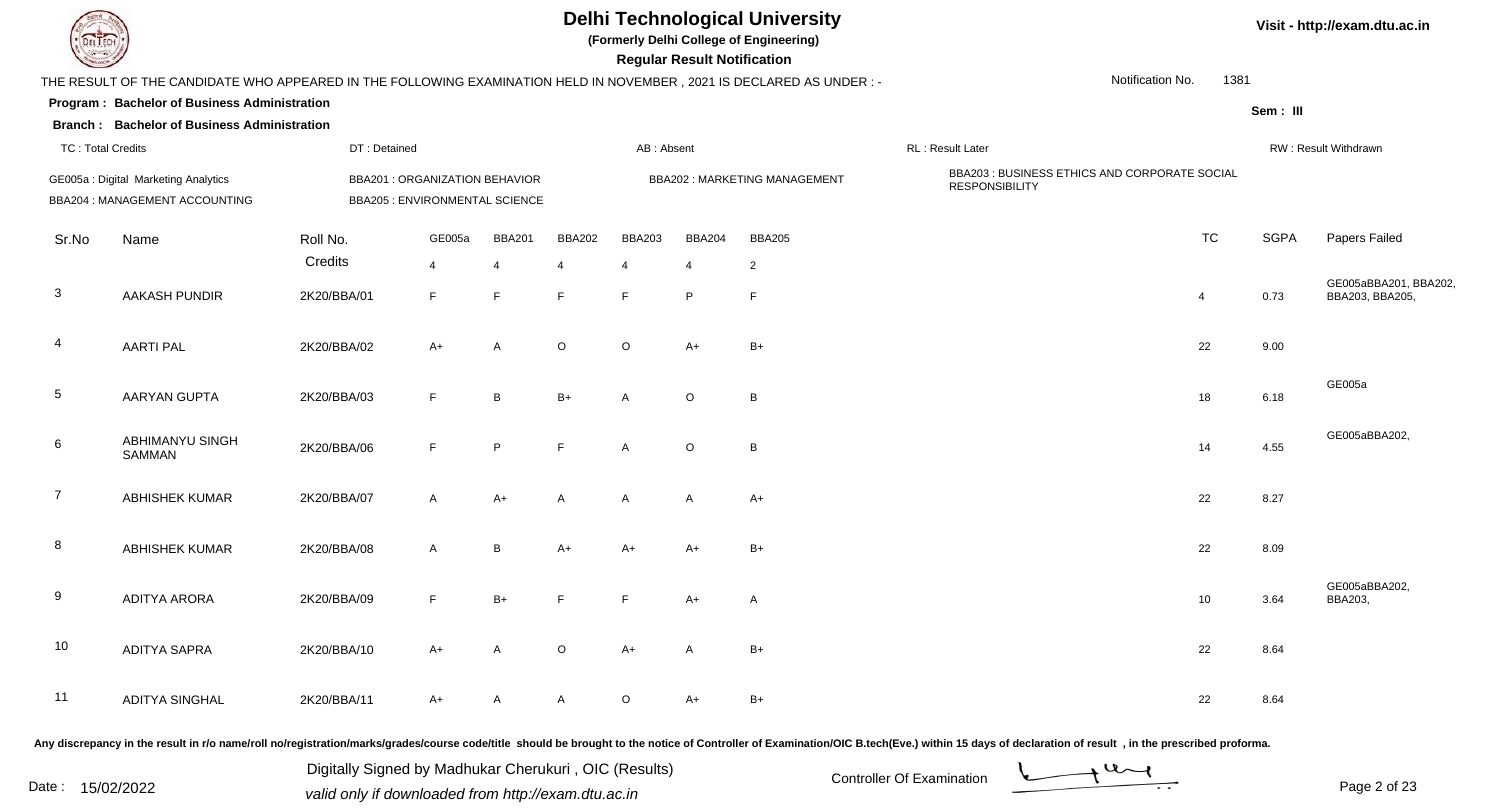| EL ECH                   |                                                                                                                     |                                                                  |                |                 |               |                | <b>Regular Result Notification</b> | <b>Delhi Technological University</b><br>(Formerly Delhi College of Engineering) |                                                                        |                  |           |             | Visit - http://exam.dtu.ac.in |
|--------------------------|---------------------------------------------------------------------------------------------------------------------|------------------------------------------------------------------|----------------|-----------------|---------------|----------------|------------------------------------|----------------------------------------------------------------------------------|------------------------------------------------------------------------|------------------|-----------|-------------|-------------------------------|
|                          | THE RESULT OF THE CANDIDATE WHO APPEARED IN THE FOLLOWING EXAMINATION HELD IN NOVEMBER, 2021 IS DECLARED AS UNDER:- |                                                                  |                |                 |               |                |                                    |                                                                                  |                                                                        | Notification No. | 1381      |             |                               |
|                          | Program: Bachelor of Business Administration                                                                        |                                                                  |                |                 |               |                |                                    |                                                                                  |                                                                        |                  |           | Sem: III    |                               |
|                          | <b>Branch: Bachelor of Business Administration</b>                                                                  |                                                                  |                |                 |               |                |                                    |                                                                                  |                                                                        |                  |           |             |                               |
| <b>TC: Total Credits</b> |                                                                                                                     | DT: Detained                                                     |                |                 |               | AB: Absent     |                                    |                                                                                  | RL : Result Later                                                      |                  |           |             | RW: Result Withdrawn          |
|                          | GE005a : Digital Marketing Analytics<br>BBA204 : MANAGEMENT ACCOUNTING                                              | BBA201 : ORGANIZATION BEHAVIOR<br>BBA205 : ENVIRONMENTAL SCIENCE |                |                 |               |                |                                    | BBA202: MARKETING MANAGEMENT                                                     | BBA203 : BUSINESS ETHICS AND CORPORATE SOCIAL<br><b>RESPONSIBILITY</b> |                  |           |             |                               |
| Sr.No                    | Name                                                                                                                | Roll No.                                                         | GE005a         | <b>BBA201</b>   | <b>BBA202</b> | <b>BBA203</b>  | <b>BBA204</b>                      | <b>BBA205</b>                                                                    |                                                                        |                  | <b>TC</b> | <b>SGPA</b> | Papers Failed                 |
|                          |                                                                                                                     | Credits                                                          | $\overline{4}$ | $\overline{4}$  | 4             | $\overline{4}$ | $\overline{4}$                     | $\overline{2}$                                                                   |                                                                        |                  |           |             |                               |
|                          |                                                                                                                     |                                                                  | A+             | A               | A             | $\circ$        | A+                                 | $B+$                                                                             |                                                                        | 22               |           | 8.64        |                               |
| 12                       | AKILESH RAJ                                                                                                         | 2K20/BBA/12                                                      | A+             | $A+$            | $A+$          | $A+$           | $\circ$                            | $\overline{A}$                                                                   |                                                                        |                  | 22        | 9.09        |                               |
| 13                       | <b>AMAN KUMAR</b>                                                                                                   | 2K20/BBA/14                                                      | $A+$           | B+              | $A+$          | $A+$           | $A+$                               | $\overline{A}$                                                                   |                                                                        |                  | 22        | 8.55        |                               |
| 14                       | ANIKA MAHAWAR                                                                                                       | 2K20/BBA/15                                                      | A              | B+              | A             | A              | $B+$                               | $A+$                                                                             |                                                                        | 22               |           | 7.73        |                               |
| 15                       | <b>ANJALI MISHRA</b>                                                                                                | 2K20/BBA/17                                                      | A              | $B+$            | A             | $A+$           | $\circ$                            | $\overline{A}$                                                                   |                                                                        |                  | 22        | 8.36        |                               |
| 16                       | <b>ANKIT</b>                                                                                                        | 2K20/BBA/18                                                      | A              | A               | $A+$          | A              | $A+$                               | $\overline{A}$                                                                   |                                                                        | 22               |           | 8.36        |                               |
| 17                       | <b>ANMOL TANDON</b>                                                                                                 | 2K20/BBA/19                                                      | $\circ$        | $\circ$         | A+            | $\circ$        | A+                                 | $B+$                                                                             |                                                                        |                  | 22        | 9.36        |                               |
| 18                       | ANUJ AGGARWAL                                                                                                       | 2K20/BBA/21                                                      | $\circ$        | $\, {\bf B} \,$ | $A+$          | $A+$           | A                                  | $\mathsf{A}$                                                                     |                                                                        |                  | 22        | 8.36        |                               |
| 19                       | ANUJEETH GOPAL                                                                                                      | 2K20/BBA/23                                                      | $B+$           | $\, {\bf B} \,$ | F             | A              | A+                                 | $\mathsf{A}$                                                                     |                                                                        |                  | 18        | 6.18        | BBA202,                       |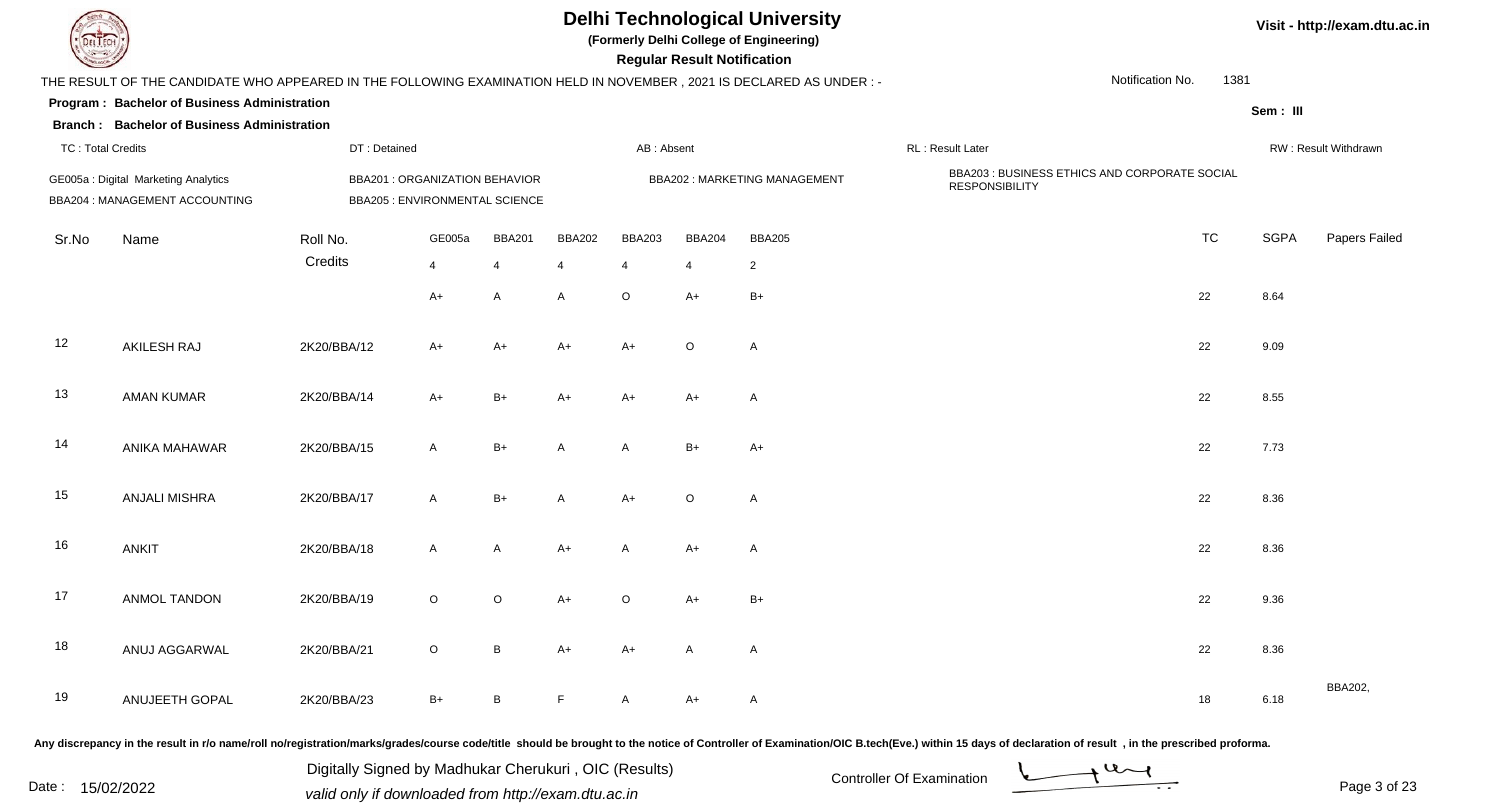| EL ECH                   |                                                                                                                     |                                                                         |              |               |               |               | <b>Regular Result Notification</b> | <b>Delhi Technological University</b><br>(Formerly Delhi College of Engineering) |                                                                        |                  |           |             | Visit - http://exam.dtu.ac.in |
|--------------------------|---------------------------------------------------------------------------------------------------------------------|-------------------------------------------------------------------------|--------------|---------------|---------------|---------------|------------------------------------|----------------------------------------------------------------------------------|------------------------------------------------------------------------|------------------|-----------|-------------|-------------------------------|
|                          | THE RESULT OF THE CANDIDATE WHO APPEARED IN THE FOLLOWING EXAMINATION HELD IN NOVEMBER, 2021 IS DECLARED AS UNDER:- |                                                                         |              |               |               |               |                                    |                                                                                  |                                                                        | Notification No. | 1381      |             |                               |
|                          | Program: Bachelor of Business Administration<br><b>Branch: Bachelor of Business Administration</b>                  |                                                                         |              |               |               |               |                                    |                                                                                  |                                                                        |                  |           | Sem: III    |                               |
| <b>TC: Total Credits</b> |                                                                                                                     | DT: Detained                                                            |              |               |               | AB: Absent    |                                    |                                                                                  | RL: Result Later                                                       |                  |           |             | RW: Result Withdrawn          |
|                          | GE005a : Digital Marketing Analytics<br>BBA204 : MANAGEMENT ACCOUNTING                                              | <b>BBA201 : ORGANIZATION BEHAVIOR</b><br>BBA205 : ENVIRONMENTAL SCIENCE |              |               |               |               |                                    | <b>BBA202: MARKETING MANAGEMENT</b>                                              | BBA203 : BUSINESS ETHICS AND CORPORATE SOCIAL<br><b>RESPONSIBILITY</b> |                  |           |             |                               |
| Sr.No                    | Name                                                                                                                | Roll No.                                                                | GE005a       | <b>BBA201</b> | <b>BBA202</b> | <b>BBA203</b> | <b>BBA204</b>                      | <b>BBA205</b>                                                                    |                                                                        |                  | <b>TC</b> | <b>SGPA</b> | Papers Failed                 |
|                          |                                                                                                                     | Credits                                                                 | 4            | 4             | 4             | 4             | $\overline{4}$                     | $\overline{2}$                                                                   |                                                                        |                  |           |             |                               |
|                          |                                                                                                                     |                                                                         | $B+$         | $\mathsf B$   | E             | $\mathsf{A}$  | A+                                 | Α                                                                                |                                                                        |                  | 18        | 6.18        | BBA202,                       |
| 20                       | ANURAG CHAND                                                                                                        | 2K20/BBA/24                                                             | A            | $B+$          | A+            | $B+$          | B                                  | A                                                                                |                                                                        |                  | 22        | 7.45        |                               |
| 21                       | ANUSHKA SHARMA                                                                                                      | 2K20/BBA/25                                                             | $A+$         | $B+$          | $A+$          | A             | A                                  | B                                                                                |                                                                        |                  | 22        | 8.00        |                               |
| 22                       | ARYAN BAHL                                                                                                          | 2K20/BBA/26                                                             | $A+$         | $A+$          | A+            | $A+$          | $\circ$                            | $B+$                                                                             |                                                                        |                  | 22        | 9.00        |                               |
| 23                       | <b>ARYAN BHARTI</b>                                                                                                 | 2K20/BBA/27                                                             | $\mathsf{A}$ | A             | B             | $\mathsf{A}$  | $A+$                               | $A+$                                                                             |                                                                        |                  | 22        | 7.91        |                               |
| 24                       | <b>ARYAN GARG</b>                                                                                                   | 2K20/BBA/28                                                             | $A+$         | A             | $B+$          | $A+$          | A                                  | A+                                                                               |                                                                        |                  | 22        | 8.27        |                               |
| 25                       | <b>ASTU SAHRAWAT</b>                                                                                                | 2K20/BBA/31                                                             | A+           | $B+$          | A+            | A+            | A+                                 | A                                                                                |                                                                        |                  | 22        | 8.55        |                               |
| 26                       | ATULYA THAPLIYAL                                                                                                    | 2K20/BBA/32                                                             | A            | $\mathsf O$   | $\circ$       | $\circ$       | $\circ$                            | $\mathsf{A}$                                                                     |                                                                        |                  | 22        | 9.45        |                               |
| 27                       | AYUSHI GUPTA                                                                                                        | 2K20/BBA/33                                                             | $A+$         | $\mathsf{A}$  | A             | $A+$          | $B+$                               | $\mathsf{A}$                                                                     |                                                                        |                  | 22        | 8.18        |                               |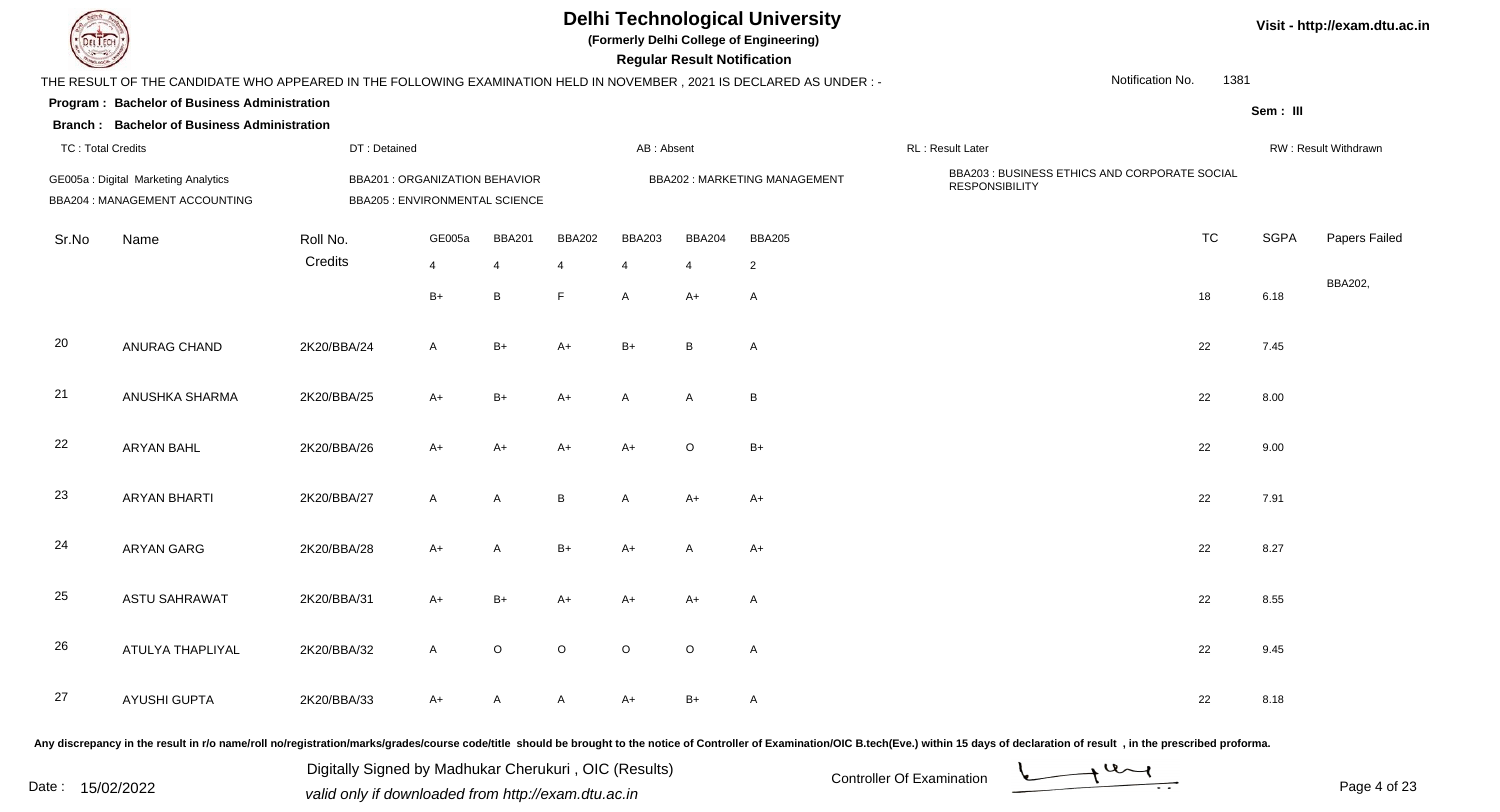| EL ECH                   |                                                                                                                     |                                                                         |         |               |               |                | <b>Regular Result Notification</b> | <b>Delhi Technological University</b><br>(Formerly Delhi College of Engineering) |                                                                        |                  |      |             | Visit - http://exam.dtu.ac.in |
|--------------------------|---------------------------------------------------------------------------------------------------------------------|-------------------------------------------------------------------------|---------|---------------|---------------|----------------|------------------------------------|----------------------------------------------------------------------------------|------------------------------------------------------------------------|------------------|------|-------------|-------------------------------|
|                          | THE RESULT OF THE CANDIDATE WHO APPEARED IN THE FOLLOWING EXAMINATION HELD IN NOVEMBER, 2021 IS DECLARED AS UNDER:- |                                                                         |         |               |               |                |                                    |                                                                                  |                                                                        | Notification No. | 1381 |             |                               |
|                          | Program: Bachelor of Business Administration                                                                        |                                                                         |         |               |               |                |                                    |                                                                                  |                                                                        |                  |      | Sem: III    |                               |
|                          | <b>Branch: Bachelor of Business Administration</b>                                                                  |                                                                         |         |               |               |                |                                    |                                                                                  |                                                                        |                  |      |             |                               |
| <b>TC: Total Credits</b> |                                                                                                                     | DT: Detained                                                            |         |               |               | AB: Absent     |                                    |                                                                                  | RL : Result Later                                                      |                  |      |             | RW: Result Withdrawn          |
|                          | GE005a : Digital Marketing Analytics<br>BBA204 : MANAGEMENT ACCOUNTING                                              | <b>BBA201 : ORGANIZATION BEHAVIOR</b><br>BBA205 : ENVIRONMENTAL SCIENCE |         |               |               |                |                                    | <b>BBA202: MARKETING MANAGEMENT</b>                                              | BBA203 : BUSINESS ETHICS AND CORPORATE SOCIAL<br><b>RESPONSIBILITY</b> |                  |      |             |                               |
| Sr.No                    | Name                                                                                                                | Roll No.                                                                | GE005a  | <b>BBA201</b> | <b>BBA202</b> | <b>BBA203</b>  | <b>BBA204</b>                      | <b>BBA205</b>                                                                    |                                                                        | <b>TC</b>        |      | <b>SGPA</b> | Papers Failed                 |
|                          |                                                                                                                     | Credits                                                                 | 4       | 4             | 4             | $\overline{4}$ | $\overline{4}$                     | $\overline{2}$                                                                   |                                                                        |                  |      |             |                               |
|                          |                                                                                                                     |                                                                         | A+      | A             | A             | $A+$           | $B+$                               | Α                                                                                |                                                                        | 22               |      | 8.18        |                               |
| 28                       | <b>DEEPTI JAIN</b>                                                                                                  | 2K20/BBA/39                                                             | $\circ$ | $\mathsf O$   | $\circ$       | $\circ$        | A+                                 | A                                                                                |                                                                        | 22               |      | 9.64        |                               |
| 29                       | <b>DEV ARORA</b>                                                                                                    | 2K20/BBA/40                                                             | $\circ$ | $A+$          | A+            | $A+$           | $\circ$                            | $\mathsf{A}$                                                                     |                                                                        | 22               |      | 9.27        |                               |
| 30                       | DEVANSHI GOEL                                                                                                       | 2K20/BBA/42                                                             | $A+$    | $B+$          | $A+$          | $A+$           | A+                                 | $\mathsf{A}$                                                                     |                                                                        | 22               |      | 8.55        |                               |
| 31                       | <b>DEVYANI ROY</b>                                                                                                  | 2K20/BBA/43                                                             | $A+$    | $A+$          | A+            | $A+$           | $\circ$                            | A                                                                                |                                                                        | 22               |      | 9.09        |                               |
| 32                       | DHRUV JAN                                                                                                           | 2K20/BBA/46                                                             | $B+$    | A             | A             | $\mathsf{A}$   | $A+$                               | B                                                                                |                                                                        | 22               |      | 7.82        |                               |
| 33                       | <b>DIVIJA SINGH</b>                                                                                                 | 2K20/BBA/48                                                             | $\circ$ | A+            | A+            | ∩              | $\circ$                            | A+                                                                               |                                                                        | 22               |      | 9.55        |                               |
| 34                       | <b>DIVYAM SINGH</b>                                                                                                 | 2K20/BBA/49                                                             | $\circ$ | $B+$          | A             | $A+$           | A+                                 | A                                                                                |                                                                        | 22               |      | 8.55        |                               |
| 35                       | <b>DIVYANSHI KOHLI</b>                                                                                              | 2K20/BBA/50                                                             | A       | $\mathsf{A}$  | $A+$          | $A+$           | $B+$                               | $B+$                                                                             |                                                                        | 22               |      | 8.09        |                               |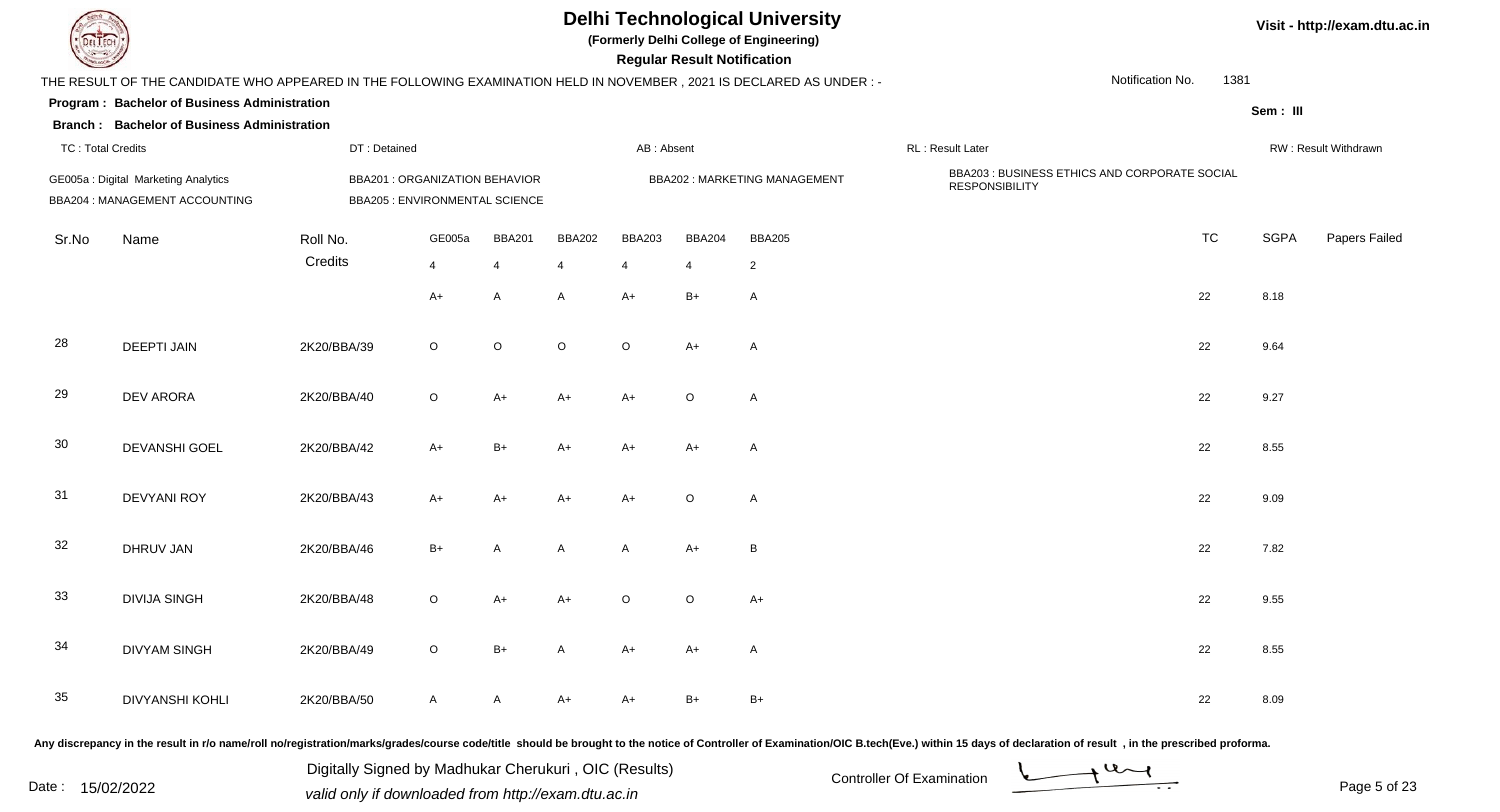| EL ECH                   |                                                                                                                      |              |                                                                         |                |               |               | <b>Regular Result Notification</b> | <b>Delhi Technological University</b><br>(Formerly Delhi College of Engineering) |                                                                        |                  |           |             | Visit - http://exam.dtu.ac.in |
|--------------------------|----------------------------------------------------------------------------------------------------------------------|--------------|-------------------------------------------------------------------------|----------------|---------------|---------------|------------------------------------|----------------------------------------------------------------------------------|------------------------------------------------------------------------|------------------|-----------|-------------|-------------------------------|
|                          | THE RESULT OF THE CANDIDATE WHO APPEARED IN THE FOLLOWING EXAMINATION HELD IN NOVEMBER, 2021 IS DECLARED AS UNDER :- |              |                                                                         |                |               |               |                                    |                                                                                  |                                                                        | Notification No. | 1381      |             |                               |
|                          | Program: Bachelor of Business Administration<br><b>Branch: Bachelor of Business Administration</b>                   |              |                                                                         |                |               |               |                                    |                                                                                  |                                                                        |                  |           | Sem: III    |                               |
| <b>TC: Total Credits</b> |                                                                                                                      | DT: Detained |                                                                         |                |               | AB: Absent    |                                    |                                                                                  | RL: Result Later                                                       |                  |           |             | RW: Result Withdrawn          |
|                          | GE005a: Digital Marketing Analytics<br>BBA204 : MANAGEMENT ACCOUNTING                                                |              | <b>BBA201 : ORGANIZATION BEHAVIOR</b><br>BBA205 : ENVIRONMENTAL SCIENCE |                |               |               |                                    | BBA202: MARKETING MANAGEMENT                                                     | BBA203 : BUSINESS ETHICS AND CORPORATE SOCIAL<br><b>RESPONSIBILITY</b> |                  |           |             |                               |
| Sr.No                    | Name                                                                                                                 | Roll No.     | GE005a                                                                  | <b>BBA201</b>  | <b>BBA202</b> | <b>BBA203</b> | <b>BBA204</b>                      | <b>BBA205</b>                                                                    |                                                                        |                  | <b>TC</b> | <b>SGPA</b> | Papers Failed                 |
|                          |                                                                                                                      | Credits      | 4                                                                       | $\overline{4}$ | 4             | 4             | $\overline{4}$                     | $\overline{2}$                                                                   |                                                                        |                  |           |             |                               |
|                          |                                                                                                                      |              | A                                                                       | A              | $A+$          | $A+$          | $B+$                               | $B+$                                                                             |                                                                        | 22               |           | 8.09        |                               |
| 36                       | <b>EKANSH AGGARWAL</b>                                                                                               | 2K20/BBA/51  | $\mathsf{A}$                                                            | A              | $A+$          | $\mathsf{A}$  | $A+$                               | ${\bf C}$                                                                        |                                                                        | 22               |           | 8.09        |                               |
| 37                       | <b>GAUTAM GUPTA</b>                                                                                                  | 2K20/BBA/54  | $A+$                                                                    | $B+$           | $A+$          | $B+$          | A                                  | $B+$                                                                             |                                                                        | 22               |           | 7.91        |                               |
| 38                       | <b>GRACY DAGUR</b>                                                                                                   | 2K20/BBA/55  | B                                                                       | A              | $B+$          | A             | A+                                 | $B+$                                                                             |                                                                        | 22               |           | 7.55        |                               |
| 39                       | <b>GURKIRAT SINGH</b>                                                                                                | 2K20/BBA/56  | A                                                                       | $\, {\bf B}$   | A             | $\mathsf{F}$  | B                                  | $\mathsf O$                                                                      |                                                                        | 18               |           | 6.00        | BBA203,                       |
| 40                       | <b>HARDIK JAIJAN</b>                                                                                                 | 2K20/BBA/57  | $B+$                                                                    | $B+$           | $B+$          | A             | $A+$                               | $B+$                                                                             |                                                                        | 22               |           | 7.55        |                               |
| 41                       | HARSHIL GULATI                                                                                                       | 2K20/BBA/58  | A                                                                       | $\circ$        | $B+$          | A+            | A+                                 | $B+$                                                                             |                                                                        | 22               |           | 8.45        |                               |
| 42                       | <b>HIMANSHI GUPTA</b>                                                                                                | 2K20/BBA/61  | $A+$                                                                    | $\circ$        | $A+$          | $\circ$       | $A+$                               | $\mathsf{A}$                                                                     |                                                                        | 22               |           | 9.27        |                               |
| 43                       | HIMANSHI JAIN                                                                                                        | 2K20/BBA/62  | A+                                                                      | $\mathsf{A}$   | $B+$          | $A+$          | $B+$                               | $A+$                                                                             |                                                                        | 22               |           | 8.09        |                               |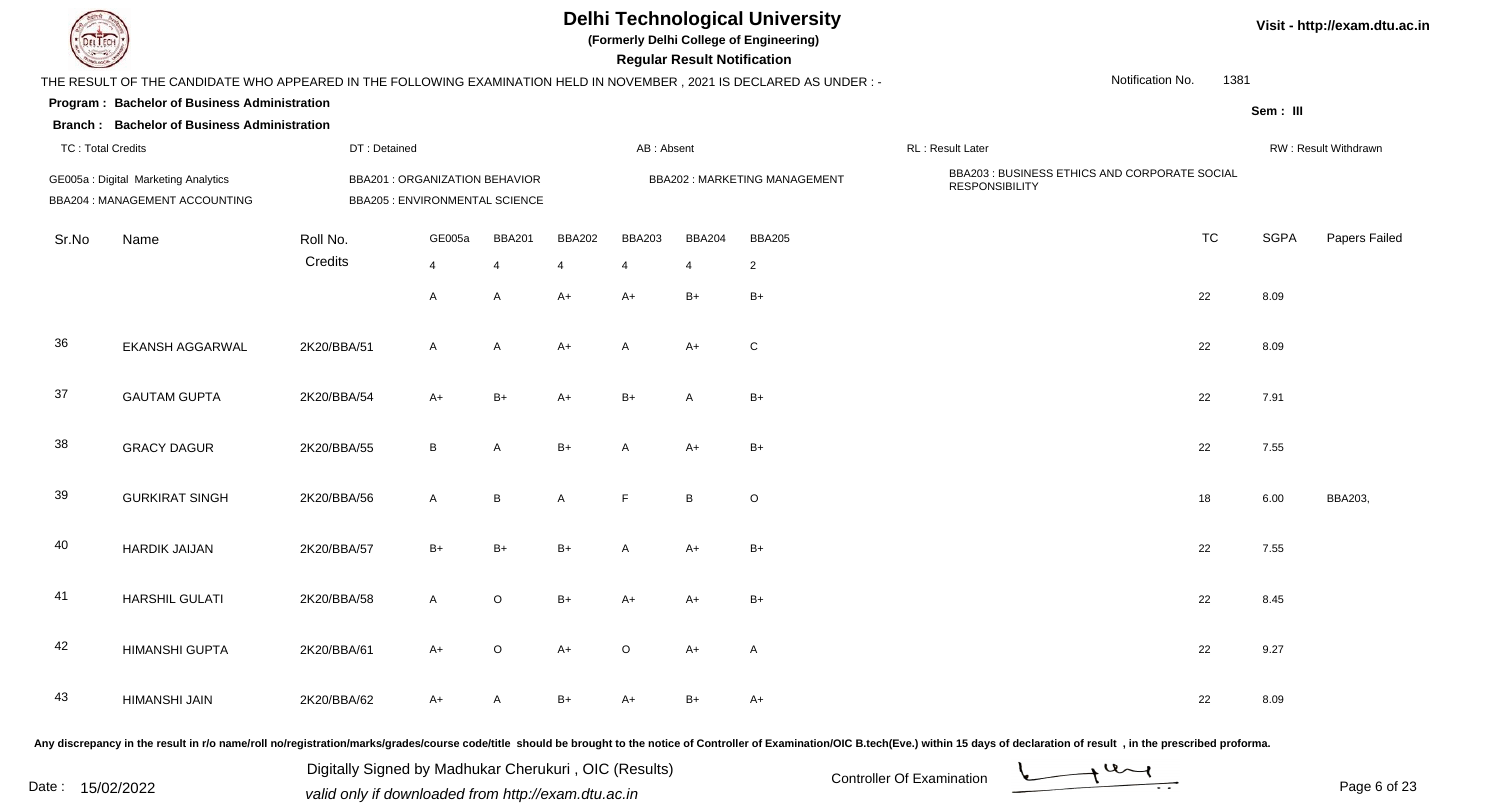| LI ECH                   |                                                                                                                      |                                                                         |              |                |                |               | <b>Regular Result Notification</b> | <b>Delhi Technological University</b><br>(Formerly Delhi College of Engineering) |                                                                        |                  |      |             | Visit - http://exam.dtu.ac.in |
|--------------------------|----------------------------------------------------------------------------------------------------------------------|-------------------------------------------------------------------------|--------------|----------------|----------------|---------------|------------------------------------|----------------------------------------------------------------------------------|------------------------------------------------------------------------|------------------|------|-------------|-------------------------------|
|                          | THE RESULT OF THE CANDIDATE WHO APPEARED IN THE FOLLOWING EXAMINATION HELD IN NOVEMBER, 2021 IS DECLARED AS UNDER :- |                                                                         |              |                |                |               |                                    |                                                                                  |                                                                        | Notification No. | 1381 |             |                               |
|                          | Program: Bachelor of Business Administration<br><b>Branch: Bachelor of Business Administration</b>                   |                                                                         |              |                |                |               |                                    |                                                                                  |                                                                        |                  |      | Sem: III    |                               |
| <b>TC: Total Credits</b> |                                                                                                                      | DT: Detained                                                            |              |                |                | AB: Absent    |                                    |                                                                                  | RL : Result Later                                                      |                  |      |             | RW: Result Withdrawn          |
|                          | GE005a : Digital Marketing Analytics<br>BBA204 : MANAGEMENT ACCOUNTING                                               | <b>BBA201 : ORGANIZATION BEHAVIOR</b><br>BBA205 : ENVIRONMENTAL SCIENCE |              |                |                |               |                                    | <b>BBA202: MARKETING MANAGEMENT</b>                                              | BBA203 : BUSINESS ETHICS AND CORPORATE SOCIAL<br><b>RESPONSIBILITY</b> |                  |      |             |                               |
| Sr.No                    | Name                                                                                                                 | Roll No.                                                                | GE005a       | <b>BBA201</b>  | <b>BBA202</b>  | <b>BBA203</b> | <b>BBA204</b>                      | <b>BBA205</b>                                                                    |                                                                        | <b>TC</b>        |      | <b>SGPA</b> | Papers Failed                 |
|                          |                                                                                                                      | Credits                                                                 | 4            | $\overline{4}$ | $\overline{4}$ | 4             | 4                                  | $\overline{2}$                                                                   |                                                                        |                  |      |             |                               |
|                          |                                                                                                                      |                                                                         | $A+$         | Α              | $B+$           | $A+$          | $B+$                               | $A+$                                                                             |                                                                        | 22               |      | 8.09        |                               |
| 44                       | <b>HIYA SHARMA</b>                                                                                                   | 2K20/BBA/65                                                             | A+           | $B+$           | A+             | $A+$          | $B+$                               | $\circ$                                                                          |                                                                        | 22               |      | 8.36        |                               |
| 45                       | <b>ISHIKA GOYAL</b>                                                                                                  | 2K20/BBA/67                                                             | B            | $A+$           | $B+$           | A             | $\circ$                            | $B+$                                                                             |                                                                        | 22               |      | 7.91        |                               |
| 46                       | <b>ISHIKA NARANG</b>                                                                                                 | 2K20/BBA/68                                                             | $\mathsf{A}$ | $\circ$        | $A+$           | $\circ$       | A+                                 | A+                                                                               |                                                                        | 22               |      | 9.18        |                               |
| 47                       | <b>JHALAK MONGA</b>                                                                                                  | 2K20/BBA/70                                                             | A+           | A              | $A+$           | $B+$          | $\circ$                            | $\mathsf{A}$                                                                     |                                                                        | 22               |      | 8.55        |                               |
| 48                       | <b>KANIKA GUPTA</b>                                                                                                  | 2K20/BBA/73                                                             | $A+$         | A              | A+             | $A+$          | A+                                 | Α                                                                                |                                                                        | 22               |      | 8.73        |                               |
| 49                       | KHUSHI SHOKEEN                                                                                                       | 2K20/BBA/77                                                             | O            | A+             | A+             | A+            |                                    | A+                                                                               |                                                                        | 22               |      | 9.00        |                               |
| 50                       | <b>KHUSHI SINGH</b>                                                                                                  | 2K20/BBA/78                                                             | $\circ$      | $A+$           | $\circ$        | $\circ$       | $A+$                               | $A+$                                                                             |                                                                        | 22               |      | 9.55        |                               |
| 51                       | KHYATI RAGHAV                                                                                                        | 2K20/BBA/79                                                             | $A+$         | $\circ$        | $A+$           | $\circ$       | $A+$                               | $A+$                                                                             |                                                                        | 22               |      | 9.36        |                               |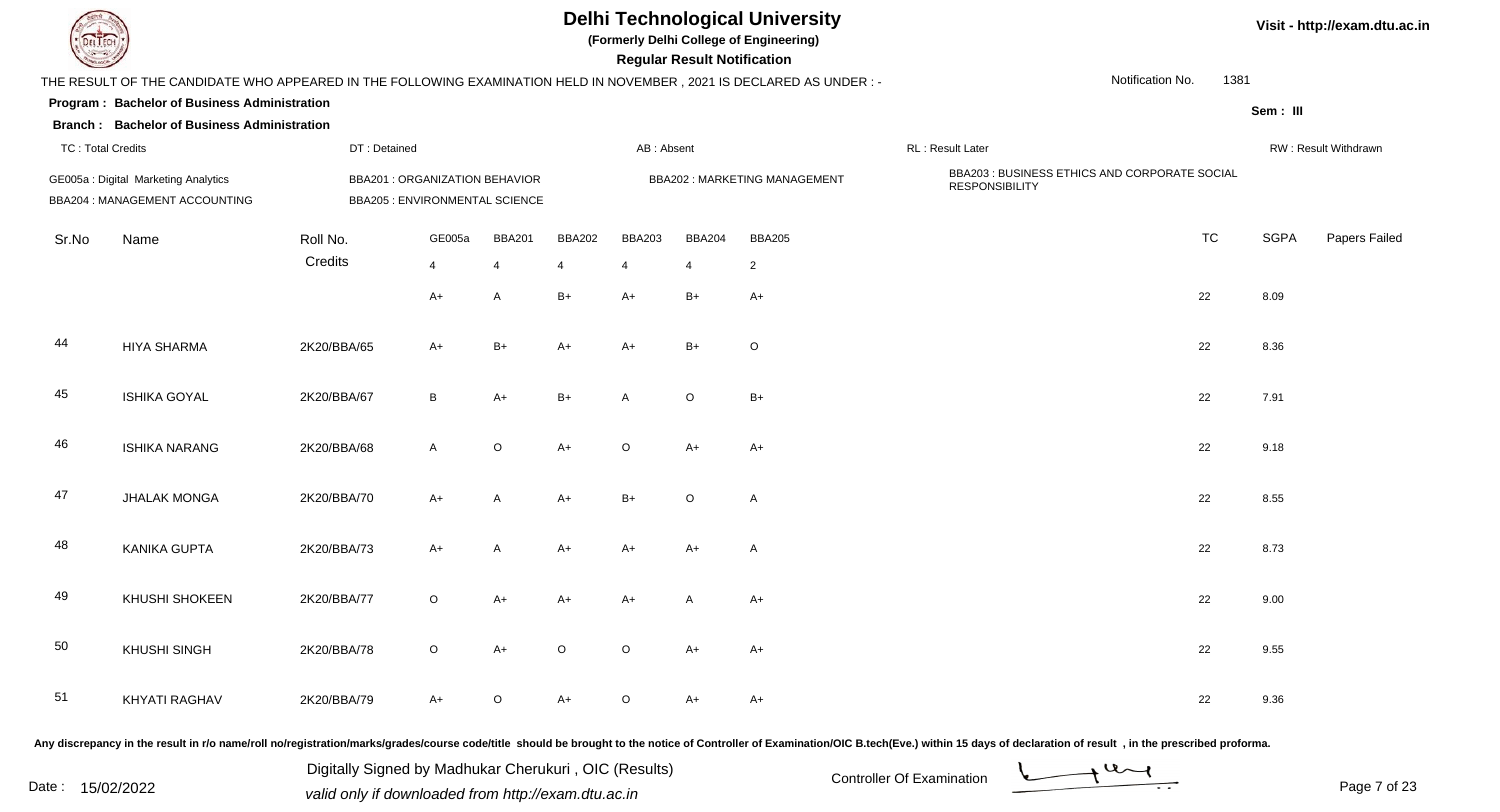| EL ECH                   |                                                                                                                      |                                                                         |         |               |                  |               | <b>Regular Result Notification</b> | <b>Delhi Technological University</b><br>(Formerly Delhi College of Engineering) |                                                                        |                  |      |             | Visit - http://exam.dtu.ac.in |
|--------------------------|----------------------------------------------------------------------------------------------------------------------|-------------------------------------------------------------------------|---------|---------------|------------------|---------------|------------------------------------|----------------------------------------------------------------------------------|------------------------------------------------------------------------|------------------|------|-------------|-------------------------------|
|                          | THE RESULT OF THE CANDIDATE WHO APPEARED IN THE FOLLOWING EXAMINATION HELD IN NOVEMBER, 2021 IS DECLARED AS UNDER :- |                                                                         |         |               |                  |               |                                    |                                                                                  |                                                                        | Notification No. | 1381 |             |                               |
|                          | Program: Bachelor of Business Administration                                                                         |                                                                         |         |               |                  |               |                                    |                                                                                  |                                                                        |                  |      | Sem: III    |                               |
|                          | <b>Branch: Bachelor of Business Administration</b>                                                                   |                                                                         |         |               |                  |               |                                    |                                                                                  |                                                                        |                  |      |             |                               |
| <b>TC: Total Credits</b> |                                                                                                                      | DT: Detained                                                            |         |               |                  | AB: Absent    |                                    |                                                                                  | RL : Result Later                                                      |                  |      |             | RW: Result Withdrawn          |
|                          | GE005a : Digital Marketing Analytics<br>BBA204 : MANAGEMENT ACCOUNTING                                               | <b>BBA201 : ORGANIZATION BEHAVIOR</b><br>BBA205 : ENVIRONMENTAL SCIENCE |         |               |                  |               |                                    | <b>BBA202: MARKETING MANAGEMENT</b>                                              | BBA203 : BUSINESS ETHICS AND CORPORATE SOCIAL<br><b>RESPONSIBILITY</b> |                  |      |             |                               |
| Sr.No                    | Name                                                                                                                 | Roll No.                                                                | GE005a  | <b>BBA201</b> | <b>BBA202</b>    | <b>BBA203</b> | <b>BBA204</b>                      | <b>BBA205</b>                                                                    |                                                                        | <b>TC</b>        |      | <b>SGPA</b> | Papers Failed                 |
|                          |                                                                                                                      | Credits                                                                 | 4       | 4             | $\boldsymbol{4}$ | 4             | $\overline{4}$                     | $\overline{2}$                                                                   |                                                                        |                  |      |             |                               |
|                          |                                                                                                                      |                                                                         | $A+$    | $\mathsf O$   | A+               | $\circ$       | A+                                 | A+                                                                               |                                                                        | 22               |      | 9.36        |                               |
| 52                       | <b>KRITI SINGH</b>                                                                                                   | 2K20/BBA/81                                                             | $A+$    | A             | A                | $\circ$       | $\circ$                            | A                                                                                |                                                                        | 22               |      | 8.91        |                               |
| 53                       | <b>KRITIK BHUTANI</b>                                                                                                | 2K20/BBA/82                                                             | $\circ$ | $A+$          | $A+$             | $\circ$       | A+                                 | A                                                                                |                                                                        | 22               |      | 9.27        |                               |
| 54                       | <b>LAKSHAY KUMAR</b>                                                                                                 | 2K20/BBA/84                                                             | $A+$    | A             | A                | $\circ$       | A+                                 | $\mathsf{A}$                                                                     |                                                                        | 22               |      | 8.73        |                               |
| 55                       | LAKSHYA SHARMA                                                                                                       | 2K20/BBA/85                                                             | A       | $A+$          | A                | $A+$          | $A+$                               | $B+$                                                                             |                                                                        | 22               |      | 8.45        |                               |
| 56                       | <b>MAAHI AGARWAL</b>                                                                                                 | 2K20/BBA/86                                                             | $A+$    | $\circ$       | A                | $\circ$       | $\circ$                            | $A+$                                                                             |                                                                        | 22               |      | 9.36        |                               |
| 57                       | <b>MAHIKA JAISWAL</b>                                                                                                | 2K20/BBA/87                                                             | A+      | A+            |                  | A+            |                                    | A+                                                                               |                                                                        | 22               |      | 8.82        |                               |
| 58                       | <b>MANAN CHAWLA</b>                                                                                                  | 2K20/BBA/88                                                             | $\circ$ | A             | $A+$             | $A+$          | A+                                 | A                                                                                |                                                                        | 22               |      | 8.91        |                               |
| 59                       | <b>MANASI DUGGAL</b>                                                                                                 | 2K20/BBA/91                                                             | A+      | A+            | A                | $A+$          | $A+$                               | $\, {\bf B}$                                                                     |                                                                        | 22               |      | 8.55        |                               |
|                          |                                                                                                                      |                                                                         |         |               |                  |               |                                    |                                                                                  |                                                                        |                  |      |             |                               |

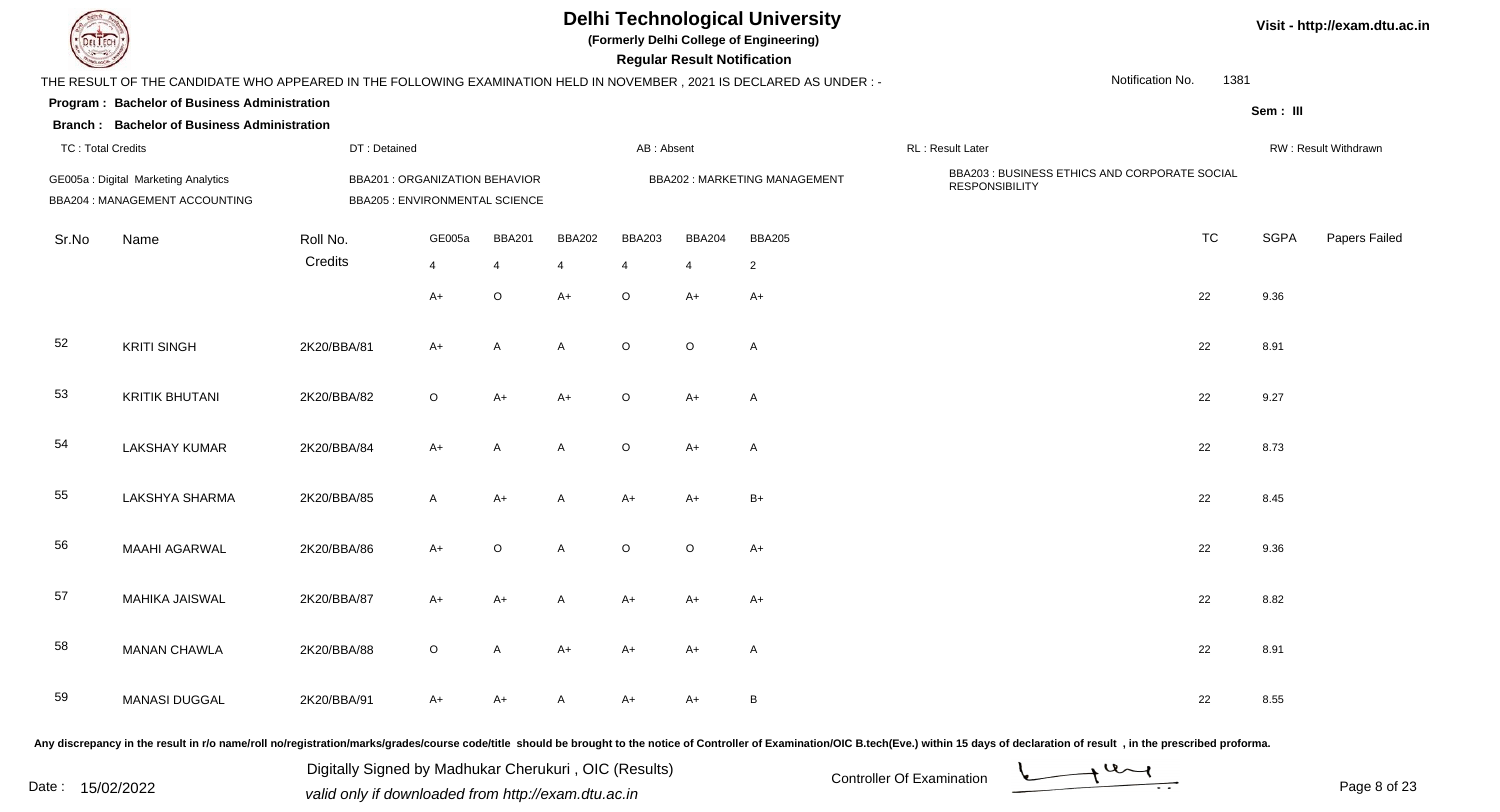| EL ECH                   |                                                                                                                      |                                                                  |         |               |               |               | <b>Regular Result Notification</b> | <b>Delhi Technological University</b><br>(Formerly Delhi College of Engineering) |                                                                        |                  |           |             | Visit - http://exam.dtu.ac.in |
|--------------------------|----------------------------------------------------------------------------------------------------------------------|------------------------------------------------------------------|---------|---------------|---------------|---------------|------------------------------------|----------------------------------------------------------------------------------|------------------------------------------------------------------------|------------------|-----------|-------------|-------------------------------|
|                          | THE RESULT OF THE CANDIDATE WHO APPEARED IN THE FOLLOWING EXAMINATION HELD IN NOVEMBER, 2021 IS DECLARED AS UNDER :- |                                                                  |         |               |               |               |                                    |                                                                                  |                                                                        | Notification No. | 1381      |             |                               |
|                          | Program: Bachelor of Business Administration                                                                         |                                                                  |         |               |               |               |                                    |                                                                                  |                                                                        |                  |           | Sem: III    |                               |
|                          | <b>Branch: Bachelor of Business Administration</b>                                                                   |                                                                  |         |               |               |               |                                    |                                                                                  |                                                                        |                  |           |             |                               |
| <b>TC: Total Credits</b> |                                                                                                                      | DT: Detained                                                     |         |               |               | AB: Absent    |                                    |                                                                                  | RL : Result Later                                                      |                  |           |             | RW: Result Withdrawn          |
|                          | GE005a : Digital Marketing Analytics<br>BBA204 : MANAGEMENT ACCOUNTING                                               | BBA201 : ORGANIZATION BEHAVIOR<br>BBA205 : ENVIRONMENTAL SCIENCE |         |               |               |               |                                    | <b>BBA202: MARKETING MANAGEMENT</b>                                              | BBA203 : BUSINESS ETHICS AND CORPORATE SOCIAL<br><b>RESPONSIBILITY</b> |                  |           |             |                               |
| Sr.No                    | Name                                                                                                                 | Roll No.                                                         | GE005a  | <b>BBA201</b> | <b>BBA202</b> | <b>BBA203</b> | <b>BBA204</b>                      | <b>BBA205</b>                                                                    |                                                                        |                  | <b>TC</b> | <b>SGPA</b> | Papers Failed                 |
|                          |                                                                                                                      | Credits                                                          | 4       | 4             | 4             | 4             | $\overline{4}$                     | $\overline{2}$                                                                   |                                                                        |                  |           |             |                               |
|                          |                                                                                                                      |                                                                  | $A+$    | $A+$          | A             | $A+$          | A+                                 | В                                                                                |                                                                        | 22               |           | 8.55        |                               |
| 60                       | <b>MANSUKH</b>                                                                                                       | 2K20/BBA/92                                                      | A+      | A             | A+            | $\Omega$      | A+                                 | A                                                                                |                                                                        | 22               |           | 8.91        |                               |
| 61                       | <b>MANYA AGGARWAL</b>                                                                                                | 2K20/BBA/94                                                      | A+      | $A+$          | $A+$          | $A+$          | $A+$                               | A                                                                                |                                                                        | 22               |           | 8.91        |                               |
| 62                       | MANYA MAHESHWARI                                                                                                     | 2K20/BBA/95                                                      | $A+$    | $\circ$       | $A+$          | $A+$          | $\mathsf{A}$                       | $\mathsf{A}$                                                                     |                                                                        | 22               |           | 8.91        |                               |
| 63                       | <b>MANYA PURI</b>                                                                                                    | 2K20/BBA/96                                                      | A       | $A+$          | A+            | $A+$          | A+                                 | A                                                                                |                                                                        | 22               |           | 8.73        |                               |
| 64                       | <b>MAYANK HANS</b>                                                                                                   | 2K20/BBA/97                                                      | $\circ$ | A             | A             | $\circ$       | A+                                 | A                                                                                |                                                                        | 22               |           | 8.91        |                               |
| 65                       | <b>MAYANK PANWAR</b>                                                                                                 | 2K20/BBA/99                                                      | A+      | A+            | $\Omega$      | ∩             | A+                                 | A+                                                                               |                                                                        | 22               |           | 9.36        |                               |
| 66                       | <b>MAYANK YADAV</b>                                                                                                  | 2K20/BBA/100                                                     | $\circ$ | $\mathsf O$   | $\mathsf{A}$  | $\circ$       | $\circ$                            | $\mathsf{A}$                                                                     |                                                                        | 22               |           | 9.45        |                               |
| 67                       | <b>MEDHAJ MOHTA</b>                                                                                                  | 2K20/BBA/101                                                     | $\circ$ | $A+$          | $\circ$       | $A+$          | A+                                 | $A+$                                                                             |                                                                        | 22               |           | 9.36        |                               |

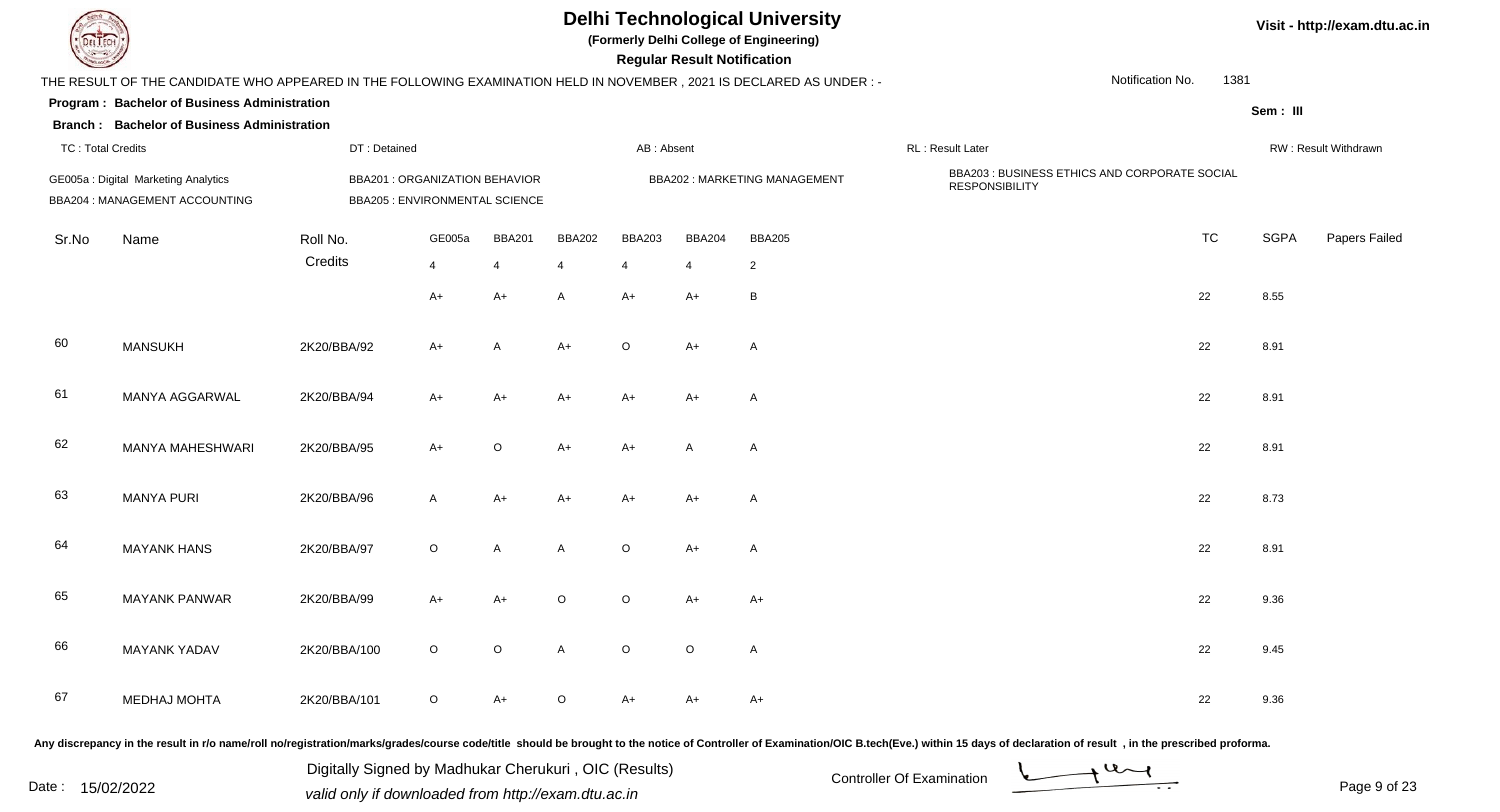| EL ECH                   |                                                                                                                      |                                                                         |              |               |               |               | <b>Regular Result Notification</b> | <b>Delhi Technological University</b><br>(Formerly Delhi College of Engineering) |                                                                        |                  |      |             | Visit - http://exam.dtu.ac.in |
|--------------------------|----------------------------------------------------------------------------------------------------------------------|-------------------------------------------------------------------------|--------------|---------------|---------------|---------------|------------------------------------|----------------------------------------------------------------------------------|------------------------------------------------------------------------|------------------|------|-------------|-------------------------------|
|                          | THE RESULT OF THE CANDIDATE WHO APPEARED IN THE FOLLOWING EXAMINATION HELD IN NOVEMBER, 2021 IS DECLARED AS UNDER :- |                                                                         |              |               |               |               |                                    |                                                                                  |                                                                        | Notification No. | 1381 |             |                               |
|                          | Program: Bachelor of Business Administration                                                                         |                                                                         |              |               |               |               |                                    |                                                                                  |                                                                        |                  |      | Sem: III    |                               |
|                          | <b>Branch: Bachelor of Business Administration</b>                                                                   |                                                                         |              |               |               |               |                                    |                                                                                  |                                                                        |                  |      |             |                               |
| <b>TC: Total Credits</b> |                                                                                                                      | DT: Detained                                                            |              |               |               | AB: Absent    |                                    |                                                                                  | RL : Result Later                                                      |                  |      |             | RW: Result Withdrawn          |
|                          | GE005a : Digital Marketing Analytics<br>BBA204 : MANAGEMENT ACCOUNTING                                               | <b>BBA201 : ORGANIZATION BEHAVIOR</b><br>BBA205 : ENVIRONMENTAL SCIENCE |              |               |               |               |                                    | <b>BBA202: MARKETING MANAGEMENT</b>                                              | BBA203 : BUSINESS ETHICS AND CORPORATE SOCIAL<br><b>RESPONSIBILITY</b> |                  |      |             |                               |
| Sr.No                    | Name                                                                                                                 | Roll No.                                                                | GE005a       | <b>BBA201</b> | <b>BBA202</b> | <b>BBA203</b> | <b>BBA204</b>                      | <b>BBA205</b>                                                                    |                                                                        | <b>TC</b>        |      | <b>SGPA</b> | Papers Failed                 |
|                          |                                                                                                                      | Credits                                                                 | 4            | 4             | 4             | 4             | $\overline{4}$                     | $\overline{2}$                                                                   |                                                                        |                  |      |             |                               |
|                          |                                                                                                                      |                                                                         | O            | A+            | $\circ$       | $A+$          | A+                                 | A+                                                                               |                                                                        | 22               |      | 9.36        |                               |
| 68                       | MIHIR KHANNA                                                                                                         | 2K20/BBA/102                                                            | A+           | Α             | A             | $\mathsf{A}$  | A+                                 | A+                                                                               |                                                                        | 22               |      | 8.45        |                               |
| 69                       | MOHD SUFIYAN ANSARI                                                                                                  | 2K20/BBA/103                                                            | $A+$         | $B+$          | A             | $A+$          | $\circ$                            | $\mathsf{A}$                                                                     |                                                                        | 22               |      | 8.55        |                               |
| 70                       | <b>MUKUL GUPTA</b>                                                                                                   | 2K20/BBA/104                                                            | $\mathsf{A}$ | A             | $B+$          | $B+$          | A+                                 | A                                                                                |                                                                        | 22               |      | 7.82        |                               |
| 71                       | NAMAN KUMAR DUBEY                                                                                                    | 2K20/BBA/105                                                            | $\circ$      | A             | $A+$          | $\circ$       | $A+$                               | A                                                                                |                                                                        | 22               |      | 9.09        |                               |
| 72                       | NAVAM LAMBA                                                                                                          | 2K20/BBA/106                                                            | $\mathsf{A}$ | $\circ$       | A             | $A+$          | $\circ$                            | A                                                                                |                                                                        | 22               |      | 8.91        |                               |
| 73                       | PALAK KHATTAR                                                                                                        | 2K20/BBA/110                                                            | $\circ$      | A+            | $\Omega$      | $\Omega$      | A+                                 | A+                                                                               |                                                                        | 22               |      | 9.55        |                               |
| 74                       | PANKAJ KUMAR GOYAL                                                                                                   | 2K20/BBA/111                                                            | A+           | $B+$          | A             | $A+$          | A+                                 | A                                                                                |                                                                        | 22               |      | 8.36        |                               |
| 75                       | PARIDHI MALHOTRA                                                                                                     | 2K20/BBA/112                                                            | A+           | A+            | A+            | A+            | A                                  | A+                                                                               |                                                                        | 22               |      | 8.82        |                               |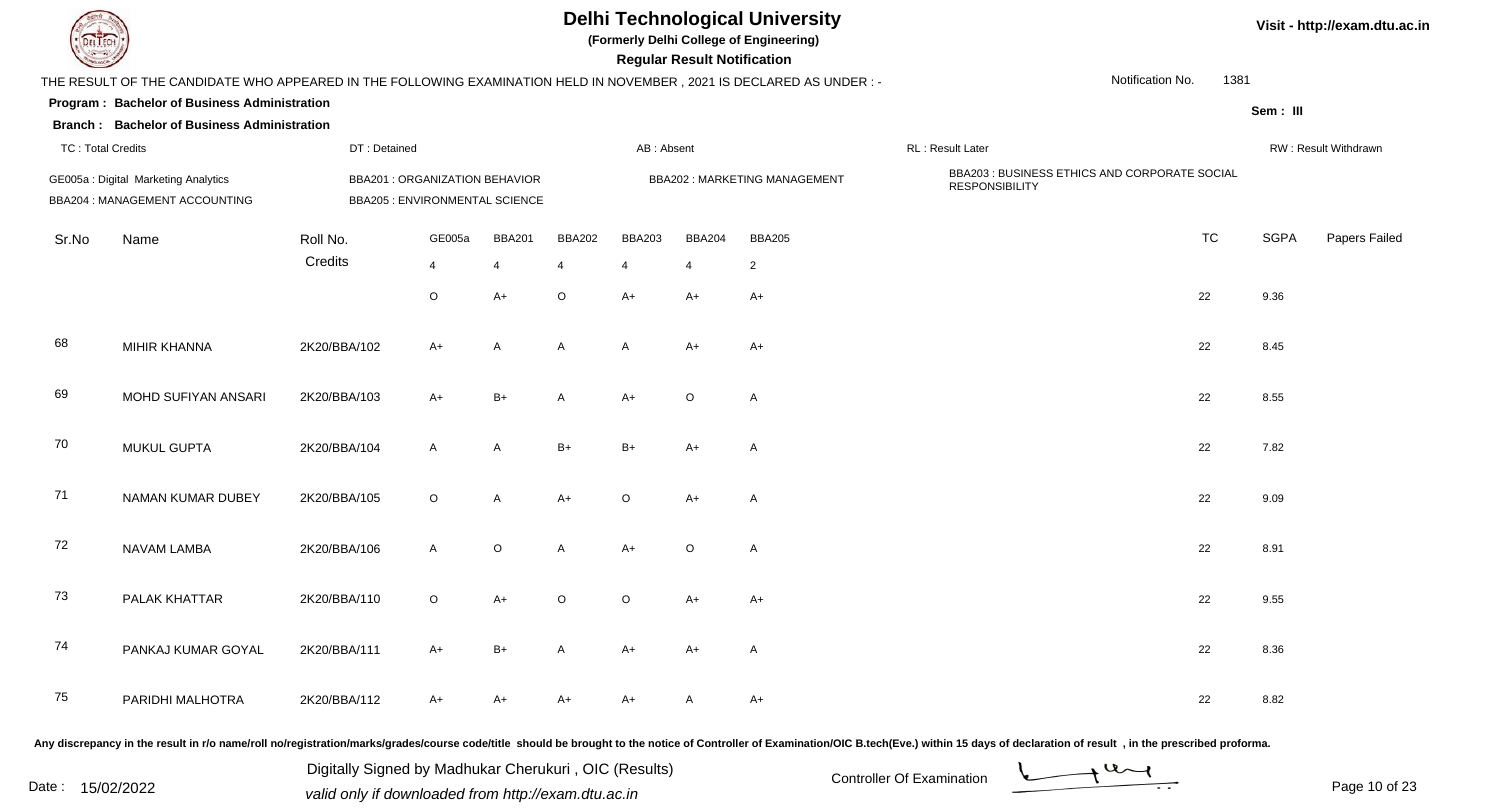| EL ECH                   |                                                                                                                      |                                                                         |         |                |               |               | <b>Regular Result Notification</b> | <b>Delhi Technological University</b><br>(Formerly Delhi College of Engineering) |                                                                        |                  |      |             | Visit - http://exam.dtu.ac.in |
|--------------------------|----------------------------------------------------------------------------------------------------------------------|-------------------------------------------------------------------------|---------|----------------|---------------|---------------|------------------------------------|----------------------------------------------------------------------------------|------------------------------------------------------------------------|------------------|------|-------------|-------------------------------|
|                          | THE RESULT OF THE CANDIDATE WHO APPEARED IN THE FOLLOWING EXAMINATION HELD IN NOVEMBER, 2021 IS DECLARED AS UNDER :- |                                                                         |         |                |               |               |                                    |                                                                                  |                                                                        | Notification No. | 1381 |             |                               |
|                          | Program: Bachelor of Business Administration<br><b>Branch: Bachelor of Business Administration</b>                   |                                                                         |         |                |               |               |                                    |                                                                                  |                                                                        |                  |      | Sem: III    |                               |
| <b>TC: Total Credits</b> |                                                                                                                      | DT: Detained                                                            |         |                |               | AB: Absent    |                                    |                                                                                  | RL : Result Later                                                      |                  |      |             | RW: Result Withdrawn          |
|                          | GE005a: Digital Marketing Analytics<br>BBA204 : MANAGEMENT ACCOUNTING                                                | <b>BBA201 : ORGANIZATION BEHAVIOR</b><br>BBA205 : ENVIRONMENTAL SCIENCE |         |                |               |               |                                    | <b>BBA202: MARKETING MANAGEMENT</b>                                              | BBA203 : BUSINESS ETHICS AND CORPORATE SOCIAL<br><b>RESPONSIBILITY</b> |                  |      |             |                               |
| Sr.No                    | Name                                                                                                                 | Roll No.                                                                | GE005a  | <b>BBA201</b>  | <b>BBA202</b> | <b>BBA203</b> | <b>BBA204</b>                      | <b>BBA205</b>                                                                    |                                                                        | <b>TC</b>        |      | <b>SGPA</b> | Papers Failed                 |
|                          |                                                                                                                      | Credits                                                                 | 4       | $\overline{4}$ | 4             | 4             | $\overline{4}$                     | $\overline{2}$                                                                   |                                                                        |                  |      |             |                               |
|                          |                                                                                                                      |                                                                         | $A+$    | $A+$           | A+            | $A+$          | A                                  | $A+$                                                                             |                                                                        | 22               |      | 8.82        |                               |
| 76                       | PRATHAM SACHDEVA                                                                                                     | 2K20/BBA/118                                                            | A+      | $B+$           | $B+$          | $\mathsf{A}$  | A+                                 | A                                                                                |                                                                        | 22               |      | 8.00        |                               |
| 77                       | PRIYAL VERMA                                                                                                         | 2K20/BBA/120                                                            | $A+$    | A              | A             | $A+$          | $\mathsf{A}$                       | $\mathsf{A}$                                                                     |                                                                        | 22               |      | 8.36        |                               |
| 78                       | PRIYANSHU                                                                                                            | 2K20/BBA/122                                                            | $A+$    | A              | A             | $A+$          | A+                                 | A                                                                                |                                                                        | 22               |      | 8.55        |                               |
| 79                       | PRIYANSHU GUPTA                                                                                                      | 2K20/BBA/123                                                            | $A+$    | A              | A             | $\mathsf{A}$  | $B+$                               | A                                                                                |                                                                        | 22               |      | 8.00        |                               |
| 80                       | PRIYANSHU JHA                                                                                                        | 2K20/BBA/124                                                            | A       | $B+$           | $B+$          | A             | A                                  | $A+$                                                                             |                                                                        | 22               |      | 7.73        |                               |
| 81                       | <b>TEJAL GOYAL</b>                                                                                                   | 2K20/BBA/127                                                            | $\circ$ | $\circ$        | $\circ$       | $\circ$       | A+                                 | A+                                                                               |                                                                        | 22               |      | 9.73        |                               |
| 82                       | <b>RISHABH SINGH</b>                                                                                                 | 2K20/BBA/129                                                            | A+      | $A+$           | A             | $\circ$       | A                                  | $A+$                                                                             |                                                                        | 22               |      | 8.82        |                               |
| 83                       | <b>RITIK MALIK</b>                                                                                                   | 2K20/BBA/130                                                            | B       | $B+$           | P             | $B+$          | A                                  | $B+$                                                                             |                                                                        | 22               |      | 6.45        |                               |

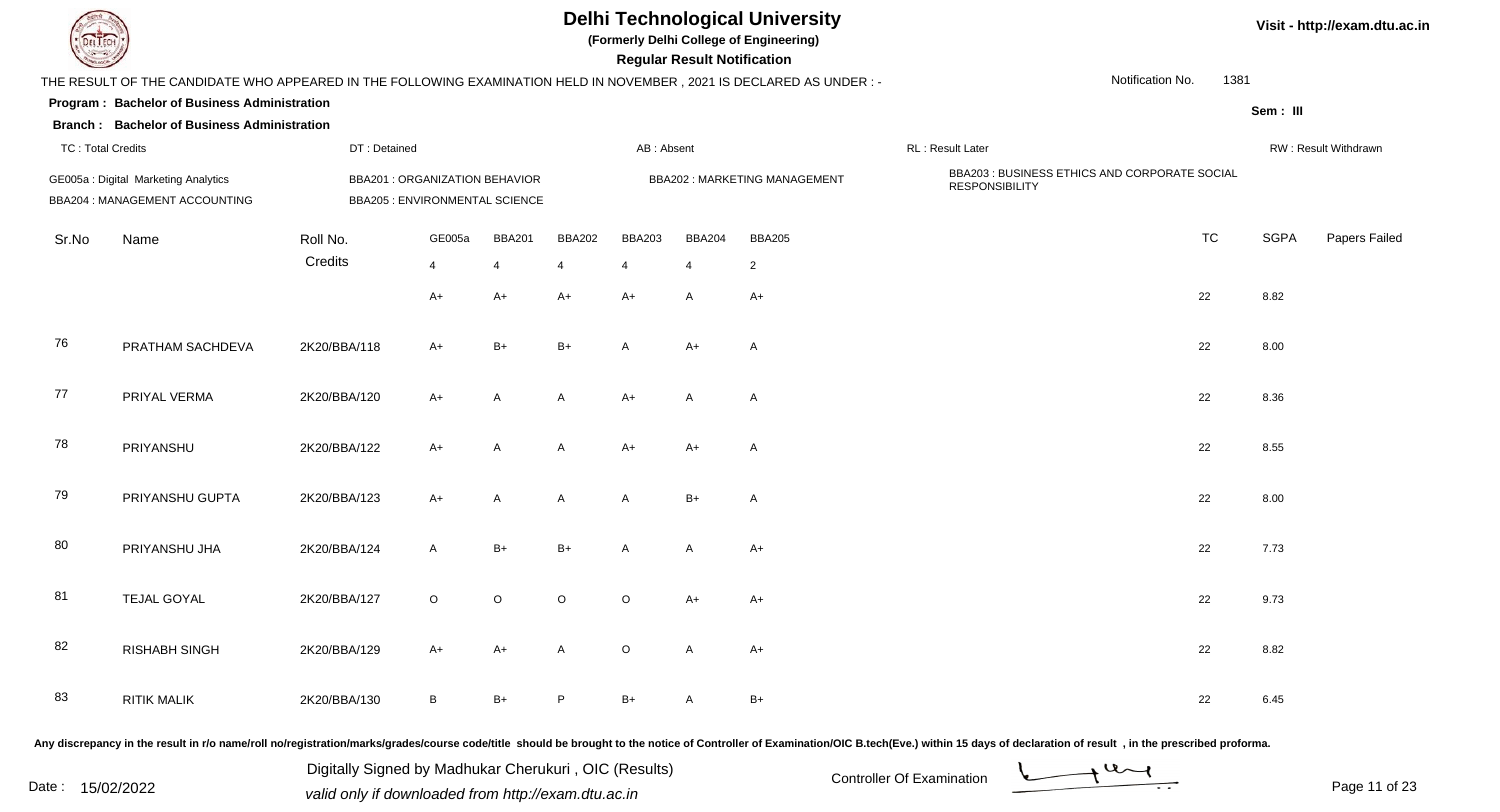| EL ECH                   |                                                                                                                      |                                                                                |         |                |               |               | <b>Regular Result Notification</b> | <b>Delhi Technological University</b><br>(Formerly Delhi College of Engineering) |                                                                        |                  |      |             | Visit - http://exam.dtu.ac.in |
|--------------------------|----------------------------------------------------------------------------------------------------------------------|--------------------------------------------------------------------------------|---------|----------------|---------------|---------------|------------------------------------|----------------------------------------------------------------------------------|------------------------------------------------------------------------|------------------|------|-------------|-------------------------------|
|                          | THE RESULT OF THE CANDIDATE WHO APPEARED IN THE FOLLOWING EXAMINATION HELD IN NOVEMBER, 2021 IS DECLARED AS UNDER :- |                                                                                |         |                |               |               |                                    |                                                                                  |                                                                        | Notification No. | 1381 |             |                               |
|                          | Program: Bachelor of Business Administration<br><b>Branch: Bachelor of Business Administration</b>                   |                                                                                |         |                |               |               |                                    |                                                                                  |                                                                        |                  |      | Sem: III    |                               |
| <b>TC: Total Credits</b> |                                                                                                                      | DT: Detained                                                                   |         |                |               | AB: Absent    |                                    |                                                                                  | RL : Result Later                                                      |                  |      |             | RW: Result Withdrawn          |
|                          | GE005a: Digital Marketing Analytics<br>BBA204 : MANAGEMENT ACCOUNTING                                                | <b>BBA201 : ORGANIZATION BEHAVIOR</b><br><b>BBA205 : ENVIRONMENTAL SCIENCE</b> |         |                |               |               |                                    | BBA202: MARKETING MANAGEMENT                                                     | BBA203 : BUSINESS ETHICS AND CORPORATE SOCIAL<br><b>RESPONSIBILITY</b> |                  |      |             |                               |
| Sr.No                    | Name                                                                                                                 | Roll No.                                                                       | GE005a  | <b>BBA201</b>  | <b>BBA202</b> | <b>BBA203</b> | <b>BBA204</b>                      | <b>BBA205</b>                                                                    |                                                                        | <b>TC</b>        |      | <b>SGPA</b> | Papers Failed                 |
|                          |                                                                                                                      | Credits                                                                        | 4       | $\overline{4}$ | 4             | 4             | $\overline{4}$                     | $\mathbf{2}$                                                                     |                                                                        |                  |      |             |                               |
|                          |                                                                                                                      |                                                                                | B       | $B+$           | P             | $B+$          | A                                  | $B+$                                                                             |                                                                        | 22               |      | 6.45        |                               |
| 84                       | <b>ROHAN GULATI</b>                                                                                                  | 2K20/BBA/133                                                                   | $\circ$ | A              | $B+$          | $\Omega$      | A+                                 | $A+$                                                                             |                                                                        | 22               |      | 8.82        |                               |
| 85                       | ROHIT YADAV                                                                                                          | 2K20/BBA/134                                                                   | $A+$    | A              | $A+$          | $A+$          | A+                                 | A                                                                                |                                                                        | 22               |      | 8.73        |                               |
| 86                       | <b>RUCHI DWIVEDI</b>                                                                                                 | 2K20/BBA/135                                                                   | $A+$    | A              | $B+$          | $A+$          | A+                                 | A+                                                                               |                                                                        | 22               |      | 8.45        |                               |
| 87                       | SAKSHAM VEER SINGH                                                                                                   | 2K20/BBA/138                                                                   | $\circ$ | $A+$           | $\circ$       | $\circ$       | A+                                 | A+                                                                               |                                                                        | 22               |      | 9.55        |                               |
| 88                       | SAMRIDDHI GUPTA                                                                                                      | 2K20/BBA/140                                                                   | A       | A              | A             | $A+$          | A+                                 | A                                                                                |                                                                        | 22               |      | 8.36        |                               |
| 89                       | SHEKHAR BHARDWAJ                                                                                                     | 2K20/BBA/142                                                                   | B+      | А              | $B+$          |               | A                                  | A                                                                                |                                                                        | 22               |      | 7.64        |                               |
| 90                       | SHIVAM BHATIA                                                                                                        | 2K20/BBA/143                                                                   | B+      | $A+$           | A             | $A+$          | $A+$                               | $\, {\bf B} \,$                                                                  |                                                                        | 22               |      | 8.18        |                               |
| 91                       | SHIVAM KUMAR                                                                                                         | 2K20/BBA/144                                                                   | A       | $A+$           | $A+$          | A             | $\mathsf{A}$                       | $A+$                                                                             |                                                                        | 22               |      | 8.45        |                               |

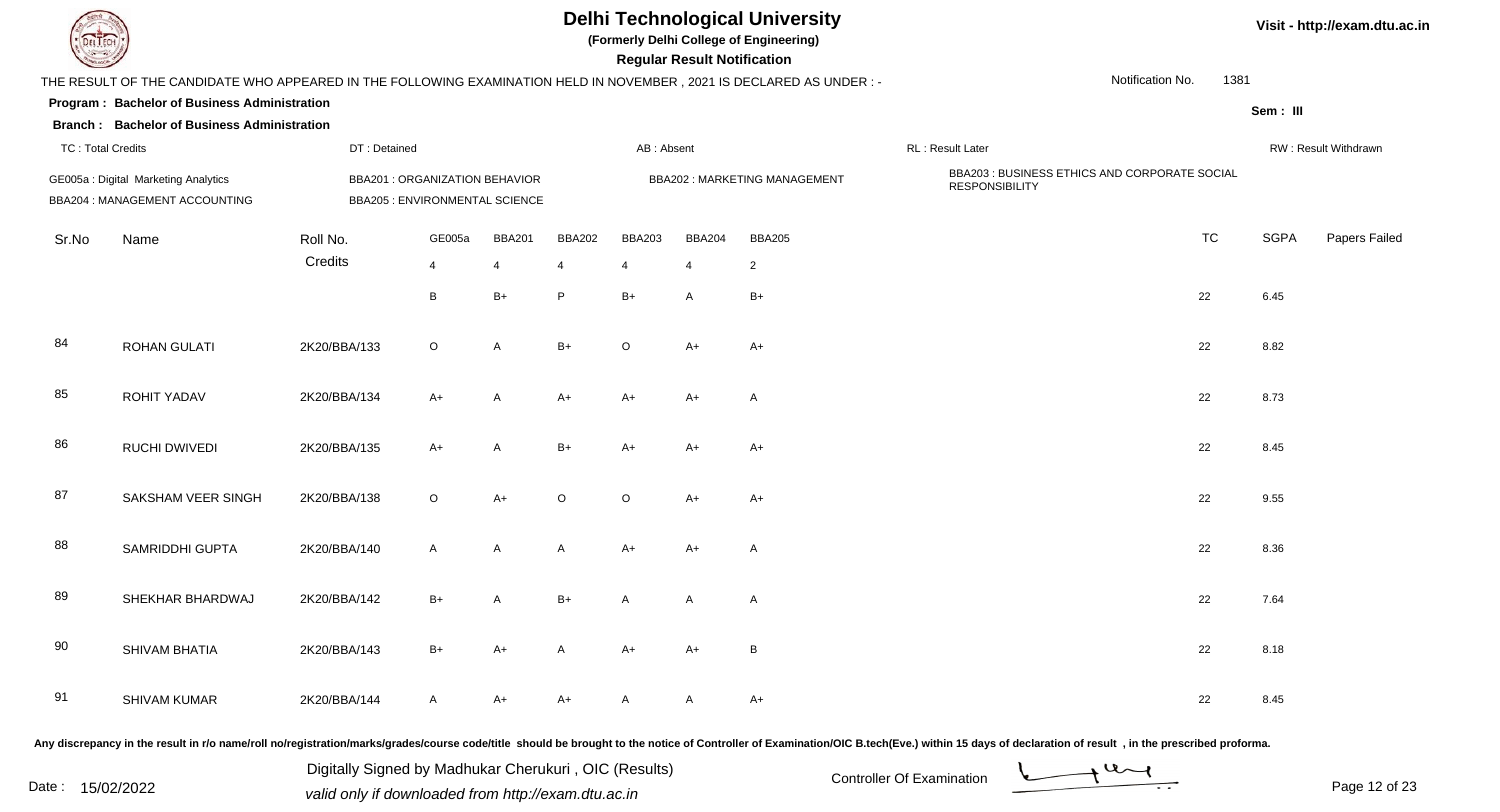| EL ECH                   |                                                                                                                      |              |                                                                         |               |               |               | <b>Regular Result Notification</b> | <b>Delhi Technological University</b><br>(Formerly Delhi College of Engineering) |                                                                        |                  |      |             | Visit - http://exam.dtu.ac.in |
|--------------------------|----------------------------------------------------------------------------------------------------------------------|--------------|-------------------------------------------------------------------------|---------------|---------------|---------------|------------------------------------|----------------------------------------------------------------------------------|------------------------------------------------------------------------|------------------|------|-------------|-------------------------------|
|                          | THE RESULT OF THE CANDIDATE WHO APPEARED IN THE FOLLOWING EXAMINATION HELD IN NOVEMBER, 2021 IS DECLARED AS UNDER :- |              |                                                                         |               |               |               |                                    |                                                                                  |                                                                        | Notification No. | 1381 |             |                               |
|                          | Program: Bachelor of Business Administration<br><b>Branch: Bachelor of Business Administration</b>                   |              |                                                                         |               |               |               |                                    |                                                                                  |                                                                        |                  |      | Sem: III    |                               |
| <b>TC: Total Credits</b> |                                                                                                                      | DT: Detained |                                                                         |               |               | AB: Absent    |                                    |                                                                                  | RL : Result Later                                                      |                  |      |             | RW: Result Withdrawn          |
|                          | GE005a : Digital Marketing Analytics<br>BBA204 : MANAGEMENT ACCOUNTING                                               |              | <b>BBA201 : ORGANIZATION BEHAVIOR</b><br>BBA205 : ENVIRONMENTAL SCIENCE |               |               |               |                                    | <b>BBA202: MARKETING MANAGEMENT</b>                                              | BBA203 : BUSINESS ETHICS AND CORPORATE SOCIAL<br><b>RESPONSIBILITY</b> |                  |      |             |                               |
| Sr.No                    | Name                                                                                                                 | Roll No.     | GE005a                                                                  | <b>BBA201</b> | <b>BBA202</b> | <b>BBA203</b> | <b>BBA204</b>                      | <b>BBA205</b>                                                                    |                                                                        | <b>TC</b>        |      | <b>SGPA</b> | Papers Failed                 |
|                          |                                                                                                                      | Credits      | 4                                                                       | 4             | 4             | 4             | $\overline{4}$                     | $\overline{2}$                                                                   |                                                                        |                  |      |             |                               |
|                          |                                                                                                                      |              | A                                                                       | $A+$          | A+            | $\mathsf{A}$  | A                                  | A+                                                                               |                                                                        | 22               |      | 8.45        |                               |
| 92                       | SHIVANSH MOHAN                                                                                                       | 2K20/BBA/146 | A+                                                                      | $B+$          | A             | $A+$          | $A+$                               | A                                                                                |                                                                        | 22               |      | 8.36        |                               |
| 93                       | <b>SHIWANGI ROY</b>                                                                                                  | 2K20/BBA/147 | $A+$                                                                    | A             | A             | $A+$          | A                                  | A+                                                                               |                                                                        | 22               |      | 8.45        |                               |
| 94                       | SHRESHTH SAINI                                                                                                       | 2K20/BBA/148 | $\mathsf{A}$                                                            | B             | $A+$          | $A+$          | A+                                 | A                                                                                |                                                                        | 22               |      | 8.18        |                               |
| 95                       | SHRUTI KOHLI                                                                                                         | 2K20/BBA/149 | $A+$                                                                    | A             | $A+$          | $A+$          | A+                                 | A+                                                                               |                                                                        | 22               |      | 8.82        |                               |
| 96                       | SHUBHANGI JAIN                                                                                                       | 2K20/BBA/152 | $A+$                                                                    | $A+$          | A             | $\circ$       | A+                                 | A+                                                                               |                                                                        | 22               |      | 9.00        |                               |
| 97                       | SIDDHARTH SINGLA                                                                                                     | 2K20/BBA/154 | O                                                                       | A+            | B+            | A+            | $A+$                               | A                                                                                |                                                                        | 22               |      | 8.73        |                               |
| 98                       | SIMRAN RAI                                                                                                           | 2K20/BBA/155 | $\mathsf{A}$                                                            | $A+$          | B             | $A+$          | A                                  | $A+$                                                                             |                                                                        | 22               |      | 8.09        |                               |
| 99                       | SONALI MALHOTRA                                                                                                      | 2K20/BBA/157 | B+                                                                      | A             | A             | $A+$          | A+                                 | A                                                                                |                                                                        | 22               |      | 8.18        |                               |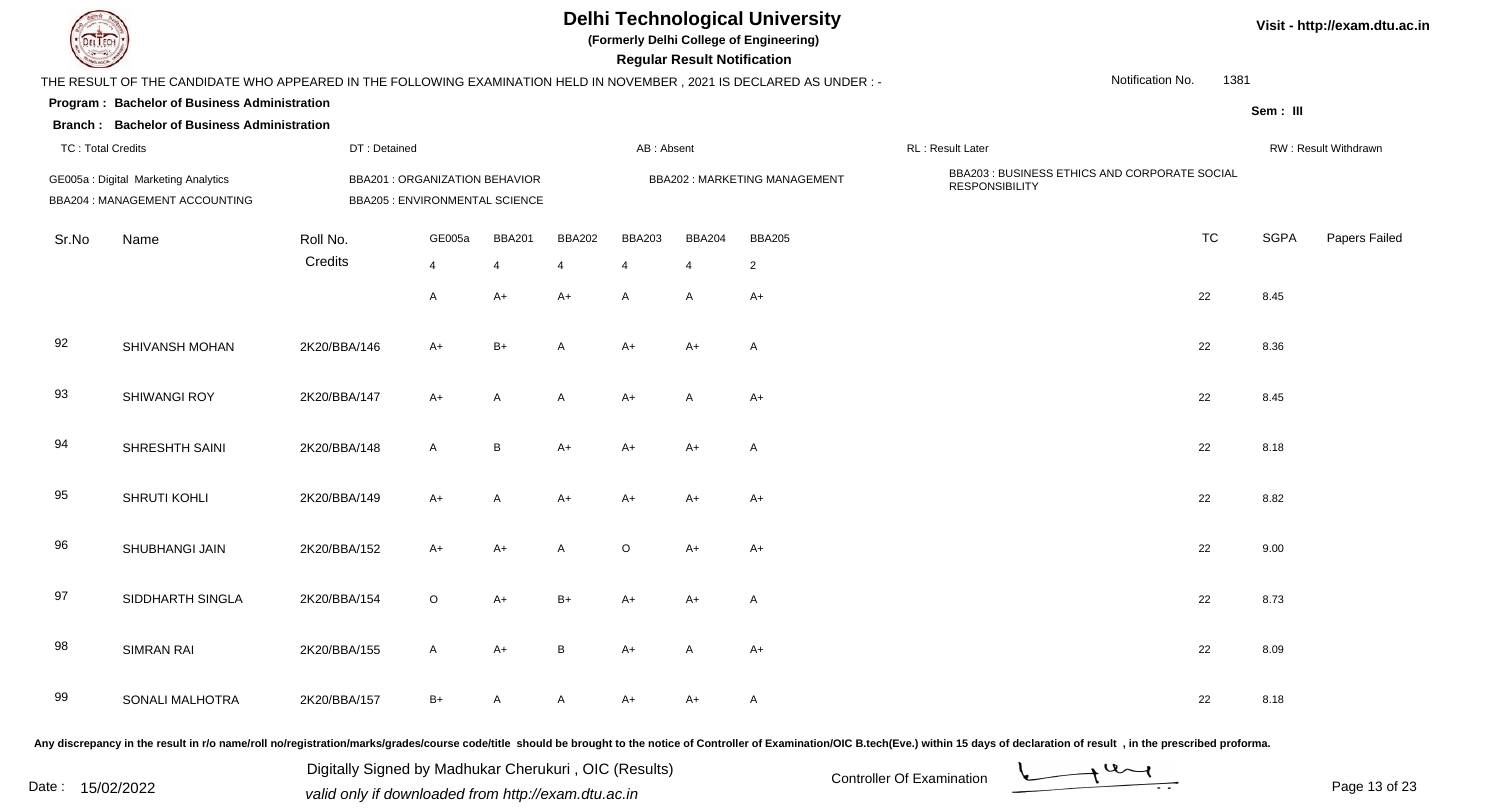|                          |                                                                                                                      |                                                                         |         |               |               |                | <b>Regular Result Notification</b> | <b>Delhi Technological University</b><br>(Formerly Delhi College of Engineering) |                                                                        |                  |      |             | Visit - http://exam.dtu.ac.in |
|--------------------------|----------------------------------------------------------------------------------------------------------------------|-------------------------------------------------------------------------|---------|---------------|---------------|----------------|------------------------------------|----------------------------------------------------------------------------------|------------------------------------------------------------------------|------------------|------|-------------|-------------------------------|
|                          | THE RESULT OF THE CANDIDATE WHO APPEARED IN THE FOLLOWING EXAMINATION HELD IN NOVEMBER, 2021 IS DECLARED AS UNDER :- |                                                                         |         |               |               |                |                                    |                                                                                  |                                                                        | Notification No. | 1381 |             |                               |
|                          | Program: Bachelor of Business Administration<br><b>Branch: Bachelor of Business Administration</b>                   |                                                                         |         |               |               |                |                                    |                                                                                  |                                                                        |                  |      | Sem: III    |                               |
| <b>TC: Total Credits</b> |                                                                                                                      | DT: Detained                                                            |         |               |               | AB: Absent     |                                    |                                                                                  | RL: Result Later                                                       |                  |      |             | RW: Result Withdrawn          |
|                          | GE005a: Digital Marketing Analytics<br>BBA204 : MANAGEMENT ACCOUNTING                                                | BBA201 : ORGANIZATION BEHAVIOR<br><b>BBA205 : ENVIRONMENTAL SCIENCE</b> |         |               |               |                |                                    | <b>BBA202: MARKETING MANAGEMENT</b>                                              | BBA203 : BUSINESS ETHICS AND CORPORATE SOCIAL<br><b>RESPONSIBILITY</b> |                  |      |             |                               |
| Sr.No                    | Name                                                                                                                 | Roll No.                                                                | GE005a  | <b>BBA201</b> | <b>BBA202</b> | <b>BBA203</b>  | <b>BBA204</b>                      | <b>BBA205</b>                                                                    |                                                                        | <b>TC</b>        |      | <b>SGPA</b> | Papers Failed                 |
|                          |                                                                                                                      | Credits                                                                 | 4       | 4             | 4             | $\overline{4}$ | $\overline{4}$                     | $\overline{c}$                                                                   |                                                                        |                  |      |             |                               |
|                          |                                                                                                                      |                                                                         | $B+$    | A             | A             | $A+$           | A+                                 | $\overline{A}$                                                                   |                                                                        | 22               |      | 8.18        |                               |
| 100                      | SUBHAM KUMAR SATEST                                                                                                  | 2K20/BBA/158                                                            | $\circ$ | $A+$          | $\circ$       | A              | A                                  | $\overline{A}$                                                                   |                                                                        | 22               |      | 8.91        |                               |
| 101                      | <b>SURBHI JAIN</b>                                                                                                   | 2K20/BBA/159                                                            | $\circ$ | $\circ$       | $B+$          | $\circ$        | A                                  | $\overline{A}$                                                                   |                                                                        | 22               |      | 8.91        |                               |
| 102                      | <b>SURBHI NAGAR</b>                                                                                                  | 2K20/BBA/160                                                            | $\circ$ | $\mathsf{A}$  | A             | $A+$           | A+                                 | $\overline{A}$                                                                   |                                                                        | 22               |      | 8.73        |                               |
| 103                      | SWATI SAXENA                                                                                                         | 2K20/BBA/161                                                            | A       | $A+$          | $A+$          | $\circ$        | A                                  | $A+$                                                                             |                                                                        | 22               |      | 8.82        |                               |
| 104                      | <b>TANISHQ KASHYAP</b>                                                                                               | 2K20/BBA/163                                                            | F       | $\, {\sf B}$  | $A+$          | A              | $\circ$                            | $\overline{A}$                                                                   |                                                                        | 18               |      | 6.73        | GE005a                        |
| 105                      | TANVI CHAUDHARY                                                                                                      | 2K20/BBA/164                                                            | O       | $\circ$       | $A+$          | $\circ$        | A+                                 | A+                                                                               |                                                                        | 22               |      | 9.55        |                               |
| 106                      | UTKARSH SHARMA                                                                                                       | 2K20/BBA/167                                                            | $\circ$ | $\circ$       | $\circ$       | A+             | A+                                 | $A+$                                                                             |                                                                        | 22               |      | 9.55        |                               |
| 107                      | <b>VANSH MALHOTRA</b>                                                                                                | 2K20/BBA/169                                                            | A+      | $A+$          | $\circ$       | A+             | A+                                 | $B+$                                                                             |                                                                        | 22               |      | 9.00        |                               |
|                          |                                                                                                                      |                                                                         |         |               |               |                |                                    |                                                                                  |                                                                        |                  |      |             |                               |

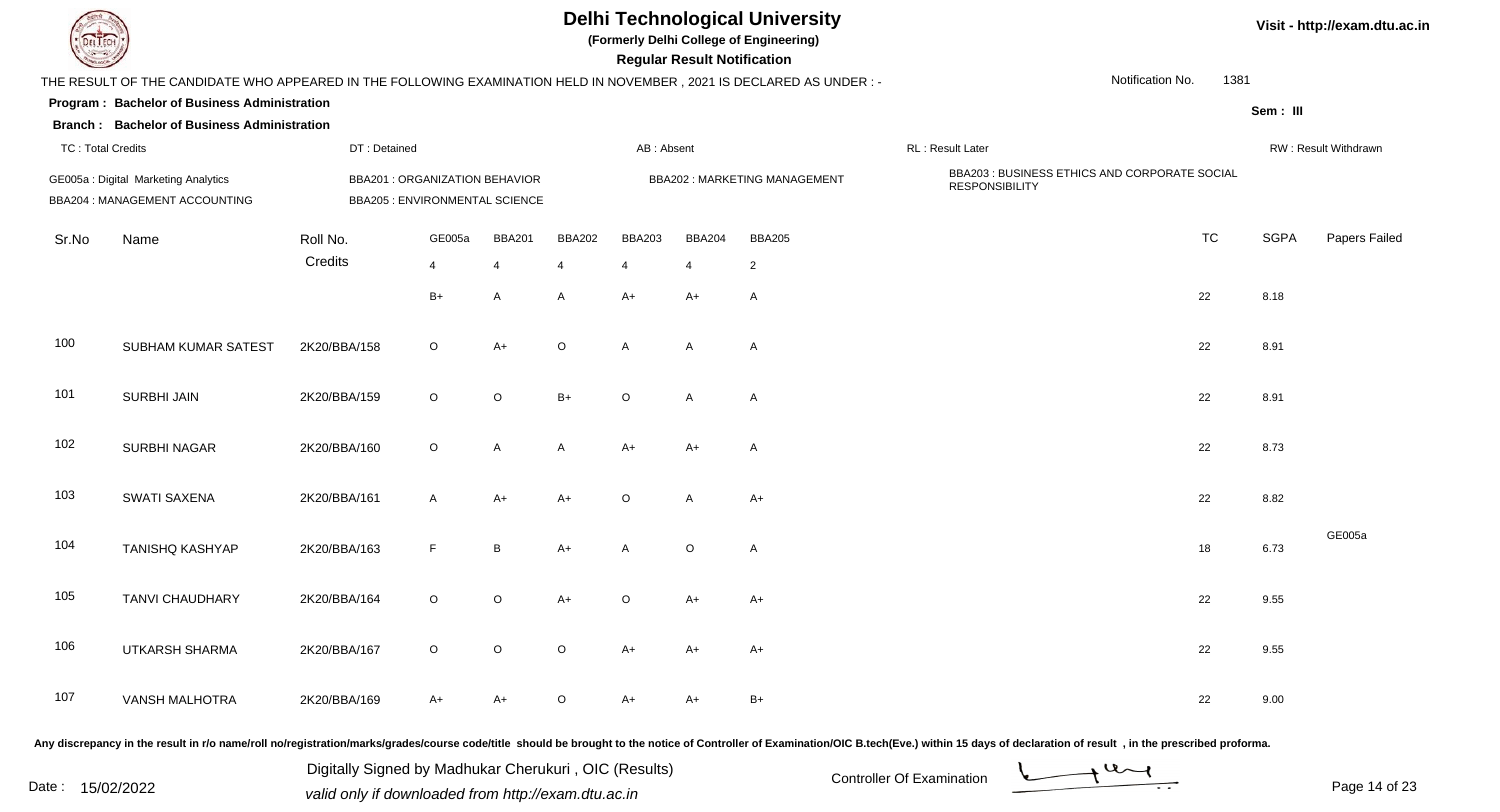| EL ECH                   |                                                                                                                      |              |                                                                         |                |               |               | <b>Regular Result Notification</b> | <b>Delhi Technological University</b><br>(Formerly Delhi College of Engineering) |                                                                        |                  |          | Visit - http://exam.dtu.ac.in |
|--------------------------|----------------------------------------------------------------------------------------------------------------------|--------------|-------------------------------------------------------------------------|----------------|---------------|---------------|------------------------------------|----------------------------------------------------------------------------------|------------------------------------------------------------------------|------------------|----------|-------------------------------|
|                          | THE RESULT OF THE CANDIDATE WHO APPEARED IN THE FOLLOWING EXAMINATION HELD IN NOVEMBER, 2021 IS DECLARED AS UNDER :- |              |                                                                         |                |               |               |                                    |                                                                                  |                                                                        | Notification No. | 1381     |                               |
|                          | Program: Bachelor of Business Administration                                                                         |              |                                                                         |                |               |               |                                    |                                                                                  |                                                                        |                  | Sem: III |                               |
|                          | <b>Branch: Bachelor of Business Administration</b>                                                                   |              |                                                                         |                |               |               |                                    |                                                                                  |                                                                        |                  |          |                               |
| <b>TC: Total Credits</b> |                                                                                                                      | DT: Detained |                                                                         |                |               | AB: Absent    |                                    |                                                                                  | RL: Result Later                                                       |                  |          | RW: Result Withdrawn          |
|                          | GE005a: Digital Marketing Analytics<br>BBA204 : MANAGEMENT ACCOUNTING                                                |              | BBA201 : ORGANIZATION BEHAVIOR<br><b>BBA205 : ENVIRONMENTAL SCIENCE</b> |                |               |               |                                    | <b>BBA202: MARKETING MANAGEMENT</b>                                              | BBA203 : BUSINESS ETHICS AND CORPORATE SOCIAL<br><b>RESPONSIBILITY</b> |                  |          |                               |
| Sr.No                    | Name                                                                                                                 | Roll No.     | GE005a                                                                  | <b>BBA201</b>  | <b>BBA202</b> | <b>BBA203</b> | <b>BBA204</b>                      | <b>BBA205</b>                                                                    |                                                                        | <b>TC</b>        | SGPA     | Papers Failed                 |
|                          |                                                                                                                      | Credits      | 4                                                                       | $\overline{4}$ |               |               | $\overline{4}$                     | $\mathbf{2}$                                                                     |                                                                        |                  |          |                               |
|                          |                                                                                                                      |              | $A+$                                                                    | $A+$           | $\circ$       | $A+$          | A+                                 | $B+$                                                                             |                                                                        | 22               | 9.00     |                               |
| 108                      | <b>VEDANT SACHDEVA</b>                                                                                               | 2K20/BBA/172 | $\circ$                                                                 | A              | $B+$          | $A+$          | $A+$                               | A                                                                                |                                                                        | 22               | 8.55     |                               |
| 109                      | <b>VEDANT SINGH</b>                                                                                                  | 2K20/BBA/173 | $\mathsf{A}$                                                            | P              | $A+$          | $\mathsf{A}$  | A                                  | A                                                                                |                                                                        | 22               | 7.45     |                               |
| 110                      | YASH JAIN                                                                                                            | 2K20/BBA/179 | $\circ$                                                                 | A              | $\circ$       | $A+$          | $\circ$                            | $\mathsf F$                                                                      |                                                                        | 20               | 8.55     | <b>BBA205,</b>                |
| 111                      | YASH SINGH                                                                                                           | 2K20/BBA/181 | $\circ$                                                                 | A              | A             | $A+$          | A+                                 | $\mathsf{A}$                                                                     |                                                                        | 22               | 8.73     |                               |
| 112                      | YASHIKA MITTAL                                                                                                       | 2K20/BBA/182 | A+                                                                      | $A+$           | $\mathsf{A}$  | $A+$          | A                                  | A                                                                                |                                                                        | 22               | 8.55     |                               |
| 113                      | Shova Yadav                                                                                                          | 2K20/BBA/183 | $A+$                                                                    | $A+$           | $\circ$       | $\circ$       | $\circ$                            | $B+$                                                                             |                                                                        | 22               | 9.36     |                               |
| 114                      | Aman Kumar Sah                                                                                                       | 2K20/BBA/186 | A                                                                       | B+             | B+            | $A+$          | A+                                 | $\mathsf F$                                                                      |                                                                        | 20               | 7.27     | <b>BBA205,</b>                |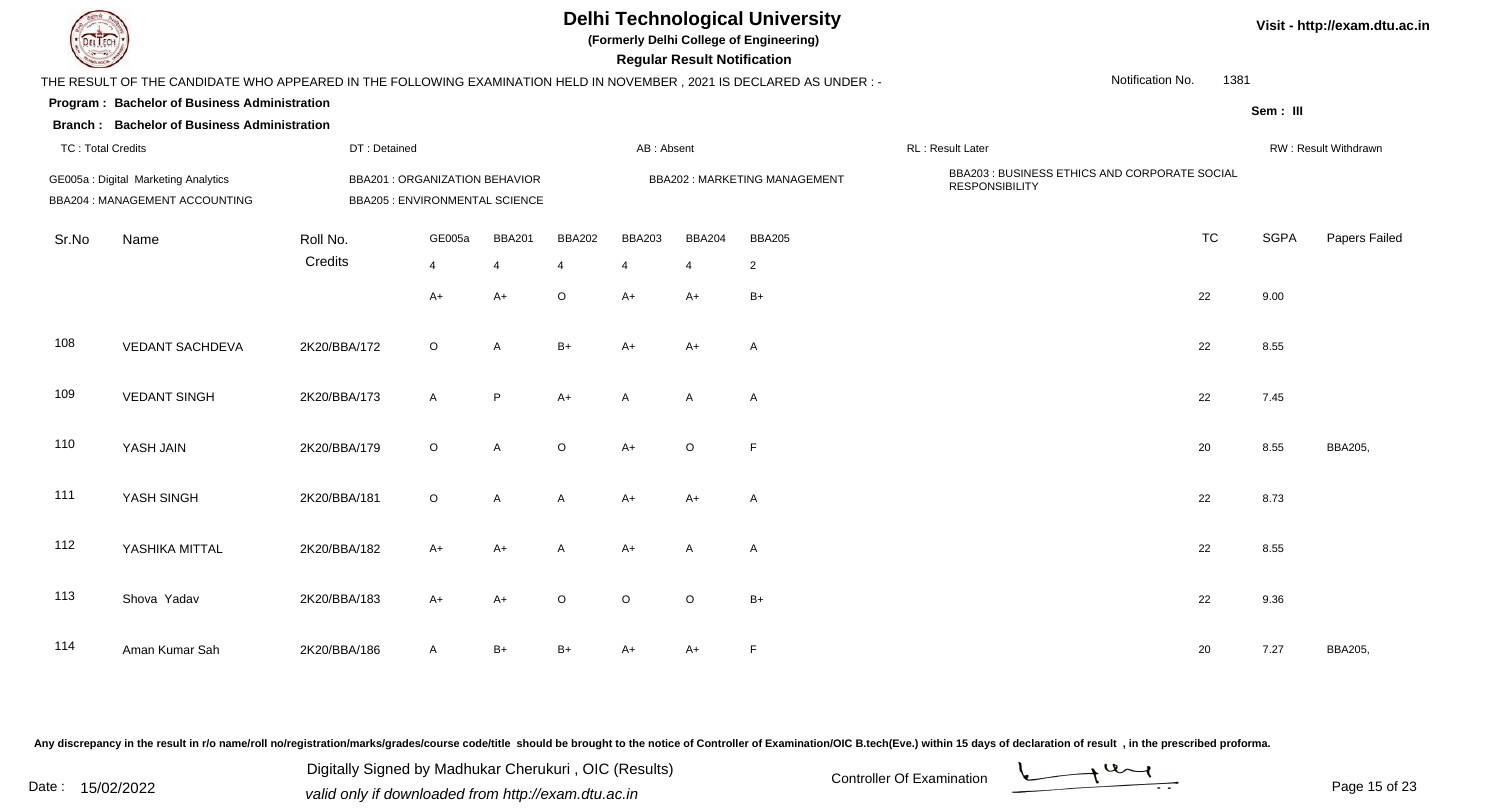## **Delhi Technological University**

**(Formerly Delhi College of Engineering)**

 **Regular Result Notification**

| <b>Consumers of Consumers</b> |                                                                                                                      |                     |                                                                  |               |               |                      | <b>Regular Result Notification</b> |                              |                                                                        |           |             |                      |
|-------------------------------|----------------------------------------------------------------------------------------------------------------------|---------------------|------------------------------------------------------------------|---------------|---------------|----------------------|------------------------------------|------------------------------|------------------------------------------------------------------------|-----------|-------------|----------------------|
|                               | THE RESULT OF THE CANDIDATE WHO APPEARED IN THE FOLLOWING EXAMINATION HELD IN NOVEMBER, 2021 IS DECLARED AS UNDER :- |                     |                                                                  |               |               |                      |                                    |                              | Notification No.                                                       | 1381      |             |                      |
|                               | Program: Bachelor of Business Administration                                                                         |                     |                                                                  |               |               |                      |                                    |                              |                                                                        |           | Sem: III    |                      |
|                               | <b>Branch: Bachelor of Business Administration</b>                                                                   |                     |                                                                  |               |               |                      |                                    |                              |                                                                        |           |             |                      |
| <b>TC: Total Credits</b>      |                                                                                                                      | DT: Detained        |                                                                  |               |               | AB: Absent           |                                    |                              | RL : Result Later                                                      |           |             | RW: Result Withdrawn |
|                               | GE007a: Financial Markets and Institutions<br>BBA204 : MANAGEMENT ACCOUNTING                                         |                     | BBA201 : ORGANIZATION BEHAVIOR<br>BBA205 : ENVIRONMENTAL SCIENCE |               |               |                      |                                    | BBA202: MARKETING MANAGEMENT | BBA203 : BUSINESS ETHICS AND CORPORATE SOCIAL<br><b>RESPONSIBILITY</b> |           |             |                      |
| Sr.No                         | Name                                                                                                                 | Roll No.<br>Credits | GE007a                                                           | <b>BBA201</b> | <b>BBA202</b> | <b>BBA203</b>        | <b>BBA204</b>                      | <b>BBA205</b>                |                                                                        | <b>TC</b> | <b>SGPA</b> | Papers Failed        |
| 115                           | AARYAN RASTOGI                                                                                                       | 2K20/BBA/04         | $\overline{4}$<br>$A+$                                           | 4<br>Α        | 4<br>A+       | $\overline{4}$<br>A+ | $\overline{4}$<br>A+               | $\overline{2}$<br>$A+$       |                                                                        | 22        | 8.82        |                      |
| 116                           | <b>AASHISH AGHIHOTRI</b>                                                                                             | 2K20/BBA/05         | A+                                                               | A+            | A             | $A+$                 | A+                                 | B                            |                                                                        | 22        | 8.55        |                      |
| 117                           | <b>AKSHIT NAYYAR</b>                                                                                                 | 2K20/BBA/13         | $A+$                                                             | Α             | $A+$          | Α                    | A                                  | $\circ$                      |                                                                        | 22        | 8.55        |                      |
| 118                           | <b>ANIKET BALUNI</b>                                                                                                 | 2K20/BBA/16         | $\mathsf{A}$                                                     | A             | $A+$          | A+                   | A                                  | A                            |                                                                        | 22        | 8.36        |                      |
| 119                           | ANSHU KUMARI                                                                                                         | 2K20/BBA/20         | $A+$                                                             | Α             | A+            | A+                   | A+                                 | A                            |                                                                        | 22        | 8.73        |                      |
| 120                           | ANUJ KUMAR PANDEY                                                                                                    | 2K20/BBA/22         | $\mathsf{A}$                                                     | A             | A             | $A+$                 | A+                                 | $\sf B$                      |                                                                        | 22        | 8.18        |                      |
| 121                           | <b>ASHUTOSH NAIR</b>                                                                                                 | 2K20/BBA/30         | A+                                                               | $\circ$       | $\mathsf O$   | $A+$                 | $\circ$                            | A                            |                                                                        | 22        | 9.45        |                      |
| 122                           | <b>BHAVINI GUPTA</b>                                                                                                 | 2K20/BBA/34         | $\mathsf{A}$                                                     | $\circ$       | $\mathsf O$   | A                    | $\mathsf O$                        | A                            |                                                                        | 22        | 9.09        |                      |
| 123                           | <b>CHINMAY SAINI</b>                                                                                                 | 2K20/BBA/35         | A+                                                               | A+            | A+            | A+                   | A+                                 | A+                           |                                                                        | 22        | 9.00        |                      |

Any discrepancy in the result in r/o name/roll no/registration/marks/grades/course code/title should be brought to the notice of Controller of Examination/OIC B.tech(Eve.) within 15 days of declaration of result, in the pr

Date : 15/02/2022 Valid only if downloaded from http://exam.dtu.ac.in<br>
Date : 15/02/2022 valid only if downloaded from http://exam.dtu.ac.in Digitally Signed by Madhukar Cherukuri , OIC (Results)

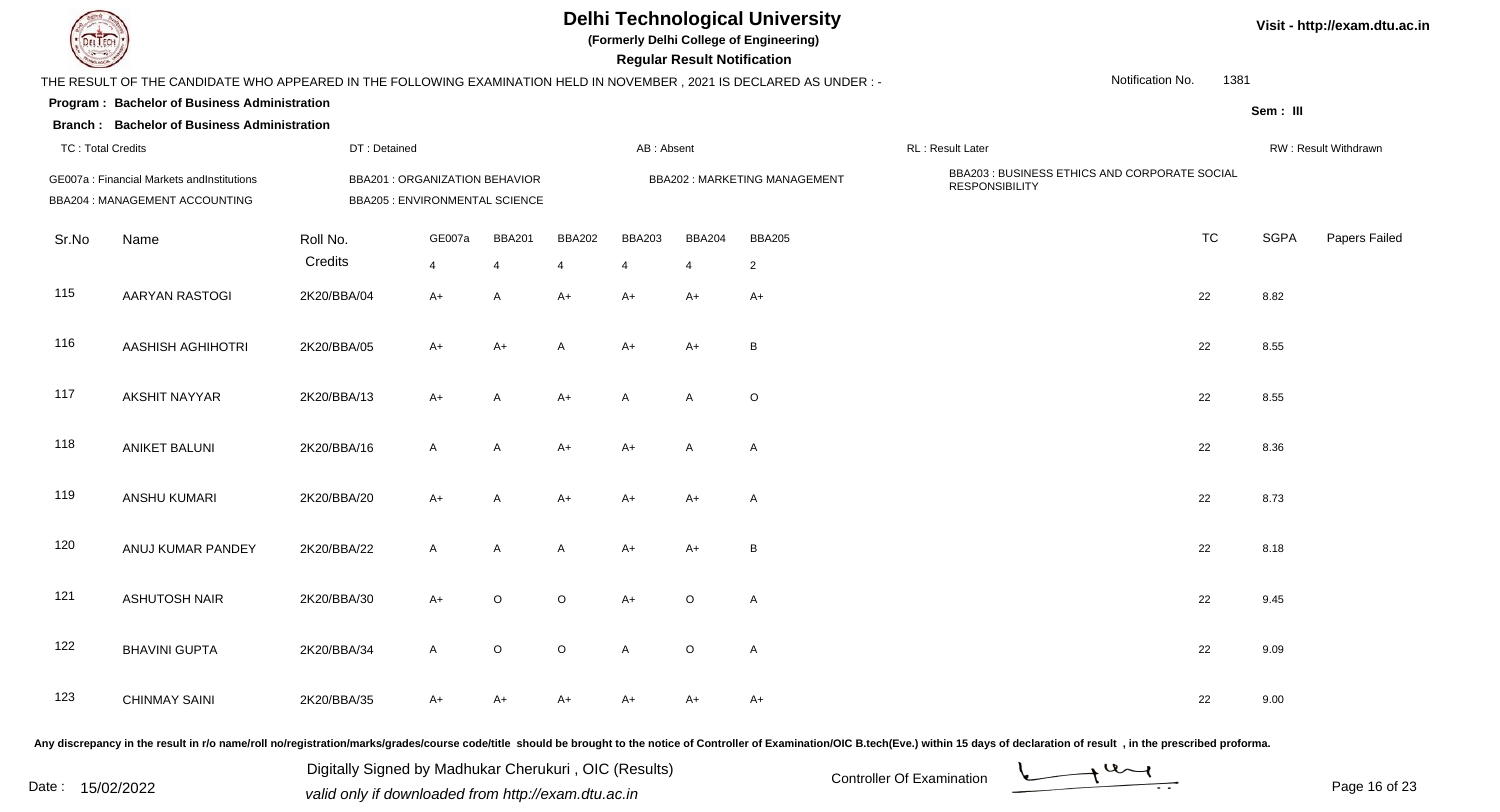| LI ECH                   |                                                                                                                      |                                                                  |              |                 |               |               | <b>Regular Result Notification</b> | <b>Delhi Technological University</b><br>(Formerly Delhi College of Engineering) |                                                                        |                  |      |             | Visit - http://exam.dtu.ac.in |
|--------------------------|----------------------------------------------------------------------------------------------------------------------|------------------------------------------------------------------|--------------|-----------------|---------------|---------------|------------------------------------|----------------------------------------------------------------------------------|------------------------------------------------------------------------|------------------|------|-------------|-------------------------------|
|                          | THE RESULT OF THE CANDIDATE WHO APPEARED IN THE FOLLOWING EXAMINATION HELD IN NOVEMBER, 2021 IS DECLARED AS UNDER :- |                                                                  |              |                 |               |               |                                    |                                                                                  |                                                                        | Notification No. | 1381 |             |                               |
|                          | Program: Bachelor of Business Administration<br><b>Branch: Bachelor of Business Administration</b>                   |                                                                  |              |                 |               |               |                                    |                                                                                  |                                                                        |                  |      | Sem: III    |                               |
| <b>TC: Total Credits</b> |                                                                                                                      | DT: Detained                                                     |              |                 |               | AB: Absent    |                                    |                                                                                  | RL: Result Later                                                       |                  |      |             | RW: Result Withdrawn          |
|                          | GE007a : Financial Markets andInstitutions<br>BBA204 : MANAGEMENT ACCOUNTING                                         | BBA201 : ORGANIZATION BEHAVIOR<br>BBA205 : ENVIRONMENTAL SCIENCE |              |                 |               |               |                                    | <b>BBA202: MARKETING MANAGEMENT</b>                                              | BBA203 : BUSINESS ETHICS AND CORPORATE SOCIAL<br><b>RESPONSIBILITY</b> |                  |      |             |                               |
| Sr.No                    | Name                                                                                                                 | Roll No.                                                         | GE007a       | <b>BBA201</b>   | <b>BBA202</b> | <b>BBA203</b> | <b>BBA204</b>                      | <b>BBA205</b>                                                                    |                                                                        | <b>TC</b>        |      | <b>SGPA</b> | Papers Failed                 |
|                          |                                                                                                                      | Credits                                                          | 4            | $\overline{4}$  | 4             | 4             | $\overline{4}$                     | $\overline{2}$                                                                   |                                                                        |                  |      |             |                               |
|                          |                                                                                                                      |                                                                  | A+           | $A+$            | $A+$          | $A+$          | A+                                 | $A+$                                                                             |                                                                        | 22               |      | 9.00        |                               |
| 124                      | CHIRAG KATYAL                                                                                                        | 2K20/BBA/36                                                      | A            | $\, {\sf B}$    | A             | A             | A+                                 | $A+$                                                                             |                                                                        | 22               |      | 7.91        |                               |
| 125                      | DEEPAKSHI GUPTA                                                                                                      | 2K20/BBA/38                                                      | A+           | $A+$            | A+            | $A+$          | $\circ$                            | $B+$                                                                             |                                                                        | 22               |      | 9.00        |                               |
| 126                      | DEV CHOUDHARY                                                                                                        | 2K20/BBA/41                                                      | $A+$         | $B+$            | $A+$          | $A+$          | $B+$                               | $\overline{A}$                                                                   |                                                                        | 22               |      | 8.18        |                               |
| 127                      | DHRUV AGRAWAL                                                                                                        | 2K20/BBA/45                                                      | $A+$         | $A+$            | $A+$          | $\circ$       | $A+$                               | $A+$                                                                             |                                                                        | 22               |      | 9.18        |                               |
| 128                      | <b>GAURI BIDANI</b>                                                                                                  | 2K20/BBA/52                                                      | $\circ$      | $\circ$         | $\circ$       | $\circ$       | $A+$                               | $\overline{A}$                                                                   |                                                                        | 22               |      | 9.64        |                               |
| 129                      | <b>GAURI KAKKAR</b>                                                                                                  | 2K20/BBA/53                                                      | A+           | A+              | A+            | $A+$          | A+                                 | A+                                                                               |                                                                        | 22               |      | 9.00        |                               |
| 130                      | HARSHITA KALRA                                                                                                       | 2K20/BBA/59                                                      | $\mathsf{B}$ | $\, {\bf B} \,$ | $A+$          | $A+$          | A                                  | $A+$                                                                             |                                                                        | 22               |      | 7.73        |                               |
| 131                      | HIMANSHU                                                                                                             | 2K20/BBA/63                                                      | P            | $B+$            | F             | A+            | A+                                 | $B+$                                                                             |                                                                        | 18               |      | 5.91        | BBA202,                       |
|                          |                                                                                                                      |                                                                  |              |                 |               |               |                                    |                                                                                  |                                                                        |                  |      |             |                               |

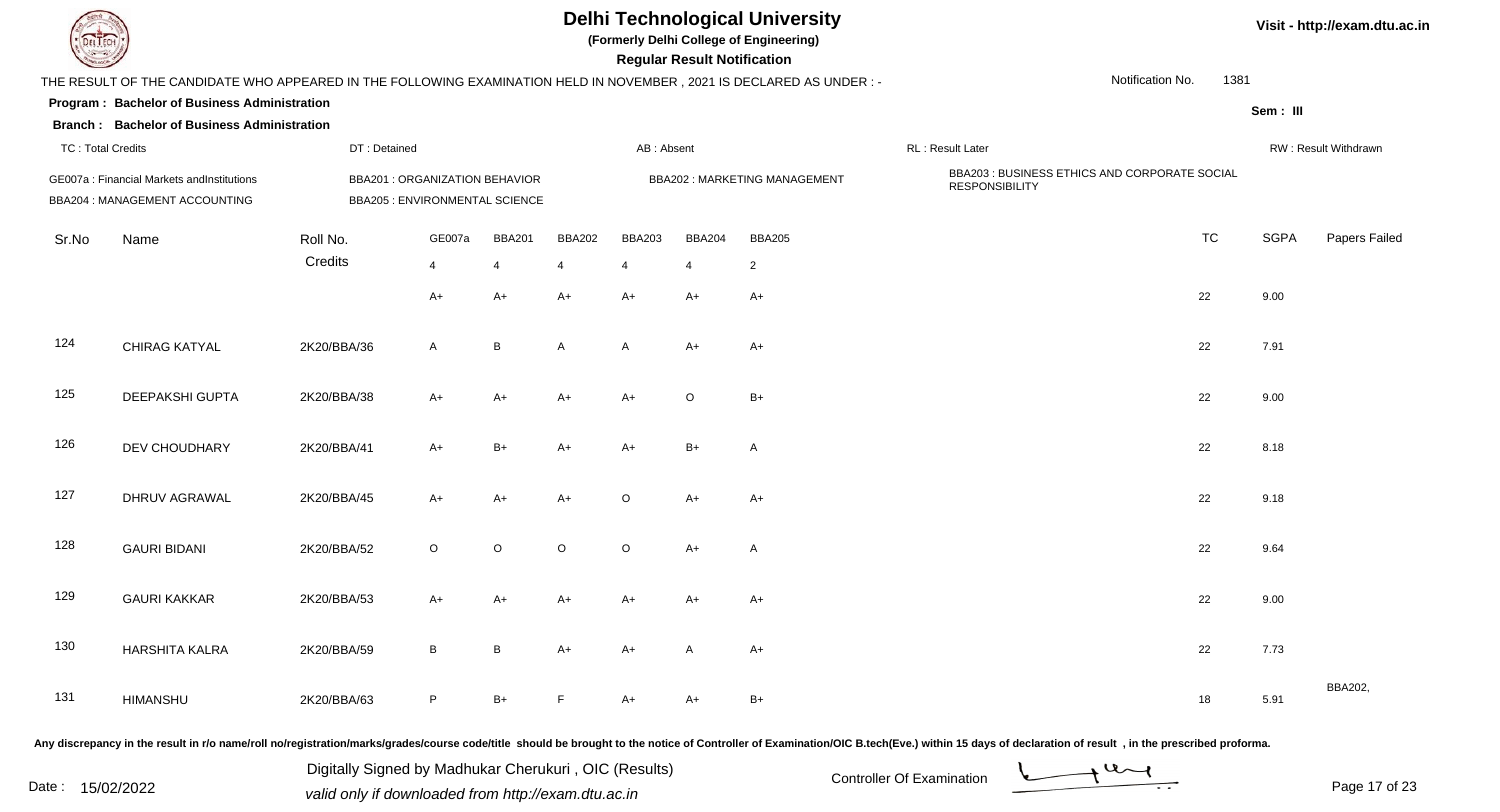| EL ECH                   |                                                                                                                      |                                                                                |              |                |               |               | <b>Regular Result Notification</b> | <b>Delhi Technological University</b><br>(Formerly Delhi College of Engineering) |                                                                        |                  |           |             | Visit - http://exam.dtu.ac.in |
|--------------------------|----------------------------------------------------------------------------------------------------------------------|--------------------------------------------------------------------------------|--------------|----------------|---------------|---------------|------------------------------------|----------------------------------------------------------------------------------|------------------------------------------------------------------------|------------------|-----------|-------------|-------------------------------|
|                          | THE RESULT OF THE CANDIDATE WHO APPEARED IN THE FOLLOWING EXAMINATION HELD IN NOVEMBER, 2021 IS DECLARED AS UNDER :- |                                                                                |              |                |               |               |                                    |                                                                                  |                                                                        | Notification No. | 1381      |             |                               |
|                          | Program: Bachelor of Business Administration                                                                         |                                                                                |              |                |               |               |                                    |                                                                                  |                                                                        |                  |           | Sem: III    |                               |
|                          | <b>Branch: Bachelor of Business Administration</b>                                                                   |                                                                                |              |                |               |               |                                    |                                                                                  |                                                                        |                  |           |             |                               |
| <b>TC: Total Credits</b> |                                                                                                                      | DT: Detained                                                                   |              |                |               | AB: Absent    |                                    |                                                                                  | RL : Result Later                                                      |                  |           |             | RW: Result Withdrawn          |
|                          | GE007a: Financial Markets andInstitutions<br>BBA204 : MANAGEMENT ACCOUNTING                                          | <b>BBA201 : ORGANIZATION BEHAVIOR</b><br><b>BBA205 : ENVIRONMENTAL SCIENCE</b> |              |                |               |               |                                    | <b>BBA202: MARKETING MANAGEMENT</b>                                              | BBA203 : BUSINESS ETHICS AND CORPORATE SOCIAL<br><b>RESPONSIBILITY</b> |                  |           |             |                               |
| Sr.No                    | Name                                                                                                                 | Roll No.                                                                       | GE007a       | <b>BBA201</b>  | <b>BBA202</b> | <b>BBA203</b> | <b>BBA204</b>                      | <b>BBA205</b>                                                                    |                                                                        |                  | <b>TC</b> | <b>SGPA</b> | Papers Failed                 |
|                          |                                                                                                                      | Credits                                                                        | 4            | $\overline{4}$ | 4             | 4             | $\overline{4}$                     | $\overline{a}$                                                                   |                                                                        |                  |           |             |                               |
|                          |                                                                                                                      |                                                                                | P            | $B+$           | E             | $A+$          | A+                                 | $B+$                                                                             |                                                                        | 18               |           | 5.91        | BBA202,                       |
| 132                      | <b>HIMANSHU</b>                                                                                                      | 2K20/BBA/64                                                                    | $\mathsf{A}$ | A              | $B+$          | $A+$          | F.                                 | F                                                                                |                                                                        | 16               |           | 5.82        | BBA204, BBA205,               |
| 133                      | <b>JASKIRAT SINGH</b>                                                                                                | 2K20/BBA/69                                                                    | $A+$         | A              | A             | $A+$          | A+                                 | A                                                                                |                                                                        | 22               |           | 8.55        |                               |
| 134                      | <b>JIYA LILANI</b>                                                                                                   | 2K20/BBA/71                                                                    | B            | $A+$           | $\circ$       | $\circ$       | $\circ$                            | $A+$                                                                             |                                                                        | 22               |           | 9.00        |                               |
| 135                      | <b>KAANKSHIT SINGH</b>                                                                                               | 2K20/BBA/72                                                                    | A            | A              | B             | $A+$          | A+                                 | $B+$                                                                             |                                                                        | 22               |           | 7.91        |                               |
| 136                      | KARTIK SEHRAWAT                                                                                                      | 2K20/BBA/75                                                                    | $A+$         | $B+$           | B             | $A+$          | A                                  | A                                                                                |                                                                        | 22               |           | 7.82        |                               |
| 137                      | KHUSHI                                                                                                               | 2K20/BBA/76                                                                    | A            | B              | B+            |               | A+                                 | A+                                                                               |                                                                        | 22               |           | 7.73        |                               |
| 138                      | <b>KRITKA CHOPRA</b>                                                                                                 | 2K20/BBA/83                                                                    | $A+$         | $A+$           | $\mathsf{A}$  | $\circ$       | $\circ$                            | $\mathsf{A}$                                                                     |                                                                        | 22               |           | 9.09        |                               |
| 139                      | <b>MANAS GUPTA</b>                                                                                                   | 2K20/BBA/89                                                                    | $\circ$      | $B+$           | $A+$          | $\mathsf{A}$  | A                                  | $\mathsf{A}$                                                                     |                                                                        | 22               |           | 8.36        |                               |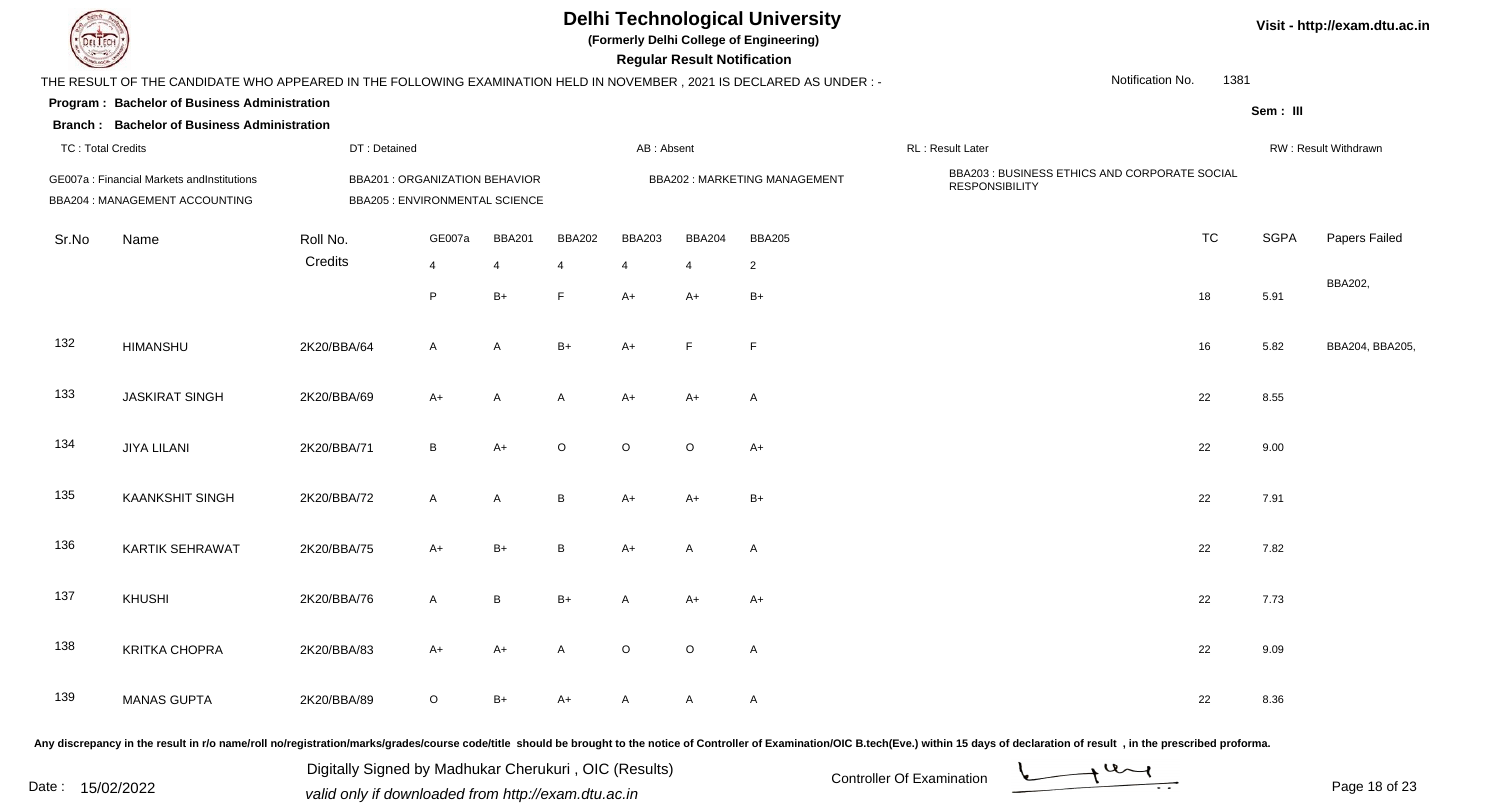|                          |                                                                                                                     |              |                                                                        |                         |               |                         | <b>Regular Result Notification</b> | <b>Delhi Technological University</b><br>(Formerly Delhi College of Engineering) |                                                                        |                  |      |             | Visit - http://exam.dtu.ac.in |
|--------------------------|---------------------------------------------------------------------------------------------------------------------|--------------|------------------------------------------------------------------------|-------------------------|---------------|-------------------------|------------------------------------|----------------------------------------------------------------------------------|------------------------------------------------------------------------|------------------|------|-------------|-------------------------------|
|                          | THE RESULT OF THE CANDIDATE WHO APPEARED IN THE FOLLOWING EXAMINATION HELD IN NOVEMBER, 2021 IS DECLARED AS UNDER:- |              |                                                                        |                         |               |                         |                                    |                                                                                  |                                                                        | Notification No. | 1381 |             |                               |
|                          | Program: Bachelor of Business Administration                                                                        |              |                                                                        |                         |               |                         |                                    |                                                                                  |                                                                        |                  |      | Sem : III   |                               |
|                          | <b>Branch: Bachelor of Business Administration</b>                                                                  |              |                                                                        |                         |               |                         |                                    |                                                                                  |                                                                        |                  |      |             |                               |
| <b>TC: Total Credits</b> |                                                                                                                     | DT: Detained |                                                                        |                         |               | AB: Absent              |                                    |                                                                                  | RL: Result Later                                                       |                  |      |             | RW: Result Withdrawn          |
|                          | GE007a: Financial Markets and Institutions<br>BBA204 : MANAGEMENT ACCOUNTING                                        |              | BBA201: ORGANIZATION BEHAVIOR<br><b>BBA205 : ENVIRONMENTAL SCIENCE</b> |                         |               |                         |                                    | BBA202: MARKETING MANAGEMENT                                                     | BBA203 : BUSINESS ETHICS AND CORPORATE SOCIAL<br><b>RESPONSIBILITY</b> |                  |      |             |                               |
| Sr.No                    | Name                                                                                                                | Roll No.     | GE007a                                                                 | <b>BBA201</b>           | <b>BBA202</b> | <b>BBA203</b>           | <b>BBA204</b>                      | <b>BBA205</b>                                                                    |                                                                        | <b>TC</b>        |      | <b>SGPA</b> | Papers Failed                 |
|                          |                                                                                                                     | Credits      | 4                                                                      | $\overline{\mathbf{A}}$ |               | $\overline{\mathbf{4}}$ | $\overline{4}$                     | $\overline{2}$                                                                   |                                                                        |                  |      |             |                               |
|                          |                                                                                                                     |              | $\circ$                                                                | $B+$                    | $A+$          | $\mathsf{A}$            | A                                  | A                                                                                |                                                                        | 22               |      | 8.36        |                               |
| 140                      | <b>MANAS JOSHI</b>                                                                                                  | 2K20/BBA/90  | $A+$                                                                   | $A+$                    | $A+$          | $\Omega$                | $A+$                               | A                                                                                |                                                                        | 22               |      | 9.09        |                               |
| 141                      | <b>MANVI WADHWA</b>                                                                                                 | 2K20/BBA/93  | B                                                                      | A                       | $B+$          | $\mathsf{A}$            | A                                  | A                                                                                |                                                                        | 22               |      | 7.45        |                               |
| 142                      | <b>MAYANK MITTAL</b>                                                                                                | 2K20/BBA/98  | A                                                                      | $B+$                    | A             | $\circ$                 | $\circ$                            | $A+$                                                                             |                                                                        | 22               |      | 8.64        |                               |
| 143                      | NISHCHYA GUPTA                                                                                                      | 2K20/BBA/108 | B                                                                      | A                       | A             | $A+$                    | $\circ$                            | A                                                                                |                                                                        | 22               |      | 8.18        |                               |
| 144                      | NISHTHA GUPTA                                                                                                       | 2K20/BBA/109 | $A+$                                                                   | $\mathsf O$             | $A+$          | $A+$                    | A                                  | $A+$                                                                             |                                                                        | 22               |      | 9.00        |                               |
| 145                      | PAULOMI VIG                                                                                                         | 2K20/BBA/113 | $A+$                                                                   | A                       | $\mathsf{A}$  | $\circ$                 | A                                  | $\mathsf{A}$                                                                     |                                                                        | 22               |      | 8.55        |                               |
| 146                      | PRANAV PRUTHI                                                                                                       | 2K20/BBA/115 | $A+$                                                                   | A                       | $\circ$       | $\mathsf{A}$            | $A+$                               | A                                                                                |                                                                        | 22               |      | 8.73        |                               |
| 147                      | PRANJAL AGGARWAL                                                                                                    | 2K20/BBA/116 | A+                                                                     | $B+$                    | A+            | A                       | A                                  | A                                                                                |                                                                        | 22               |      | 8.18        |                               |

Page 19 of 23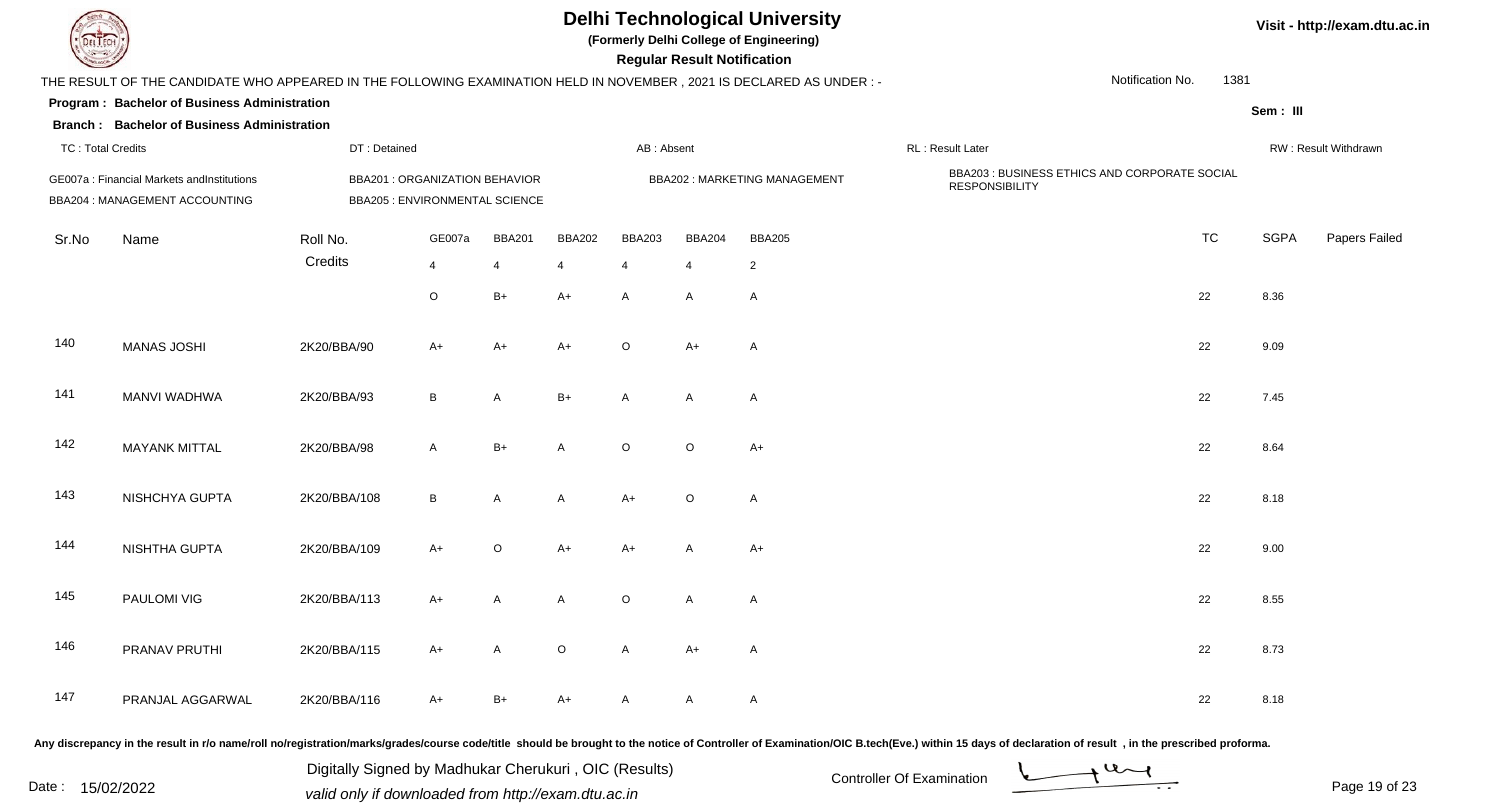| EL I ECH                 |                                                                                                                      |                                                                         |         |                |                |               | <b>Regular Result Notification</b> | <b>Delhi Technological University</b><br>(Formerly Delhi College of Engineering) |                                                                        |                  |      |             | Visit - http://exam.dtu.ac.in |
|--------------------------|----------------------------------------------------------------------------------------------------------------------|-------------------------------------------------------------------------|---------|----------------|----------------|---------------|------------------------------------|----------------------------------------------------------------------------------|------------------------------------------------------------------------|------------------|------|-------------|-------------------------------|
|                          | THE RESULT OF THE CANDIDATE WHO APPEARED IN THE FOLLOWING EXAMINATION HELD IN NOVEMBER, 2021 IS DECLARED AS UNDER :- |                                                                         |         |                |                |               |                                    |                                                                                  |                                                                        | Notification No. | 1381 |             |                               |
|                          | Program: Bachelor of Business Administration                                                                         |                                                                         |         |                |                |               |                                    |                                                                                  |                                                                        |                  |      | Sem: III    |                               |
|                          | <b>Branch: Bachelor of Business Administration</b>                                                                   |                                                                         |         |                |                |               |                                    |                                                                                  |                                                                        |                  |      |             |                               |
| <b>TC: Total Credits</b> |                                                                                                                      | DT: Detained                                                            |         |                |                | AB: Absent    |                                    |                                                                                  | RL: Result Later                                                       |                  |      |             | RW: Result Withdrawn          |
|                          | GE007a : Financial Markets andInstitutions<br>BBA204 : MANAGEMENT ACCOUNTING                                         | <b>BBA201 : ORGANIZATION BEHAVIOR</b><br>BBA205 : ENVIRONMENTAL SCIENCE |         |                |                |               |                                    | BBA202: MARKETING MANAGEMENT                                                     | BBA203 : BUSINESS ETHICS AND CORPORATE SOCIAL<br><b>RESPONSIBILITY</b> |                  |      |             |                               |
| Sr.No                    | Name                                                                                                                 | Roll No.                                                                | GE007a  | <b>BBA201</b>  | <b>BBA202</b>  | <b>BBA203</b> | <b>BBA204</b>                      | <b>BBA205</b>                                                                    |                                                                        | <b>TC</b>        |      | <b>SGPA</b> | Papers Failed                 |
|                          |                                                                                                                      | Credits                                                                 | 4       | $\overline{4}$ | $\overline{4}$ | 4             | $\overline{4}$                     | $\overline{2}$                                                                   |                                                                        |                  |      |             |                               |
|                          |                                                                                                                      |                                                                         | $A+$    | $B+$           | $A+$           | $\mathsf{A}$  | A                                  | A                                                                                |                                                                        | 22               |      | 8.18        |                               |
| 148                      | PRATEEK KUMAR                                                                                                        | 2K20/BBA/117                                                            | A+      | A              | A              | $A+$          | A+                                 | A                                                                                |                                                                        | 22               |      | 8.55        |                               |
| 149                      | PRITHVI RAJ                                                                                                          | 2K20/BBA/119                                                            | $A+$    | $A+$           | $\circ$        | $A+$          | $\circ$                            | A                                                                                |                                                                        | 22               |      | 9.27        |                               |
| 150                      | PRIYANSHI GOEL                                                                                                       | 2K20/BBA/121                                                            | $A+$    | $A+$           | $\circ$        | $A+$          | $\circ$                            | A                                                                                |                                                                        | 22               |      | 9.27        |                               |
| 151                      | PURU AGGARWAL                                                                                                        | 2K20/BBA/125                                                            | $B+$    | A              | $\circ$        | $A+$          | $\circ$                            | A                                                                                |                                                                        | 22               |      | 8.73        |                               |
| 152                      | RAJNANDINI                                                                                                           | 2K20/BBA/126                                                            | $A+$    | A              | $A+$           | $\circ$       | $\mathsf{A}$                       | $\circ$                                                                          |                                                                        | 22               |      | 8.91        |                               |
| 153                      | RAVI SHANKAR SHARMA                                                                                                  | 2K20/BBA/128                                                            | A       | A              | А              | $\circ$       | $\circ$                            | A                                                                                |                                                                        | 22               |      | 8.73        |                               |
| 154                      | RIYA BAJAJ                                                                                                           | 2K20/BBA/131                                                            | $\circ$ | $A+$           | $A+$           | $A+$          | $\circ$                            | $\mathsf{A}$                                                                     |                                                                        | 22               |      | 9.27        |                               |
| 155                      | <b>ROHAN</b>                                                                                                         | 2K20/BBA/132                                                            | A+      | $\mathsf{A}$   | $A+$           | $A+$          | $\circ$                            | $\circ$                                                                          |                                                                        | 22               |      | 9.09        |                               |
|                          |                                                                                                                      |                                                                         |         |                |                |               |                                    |                                                                                  |                                                                        |                  |      |             |                               |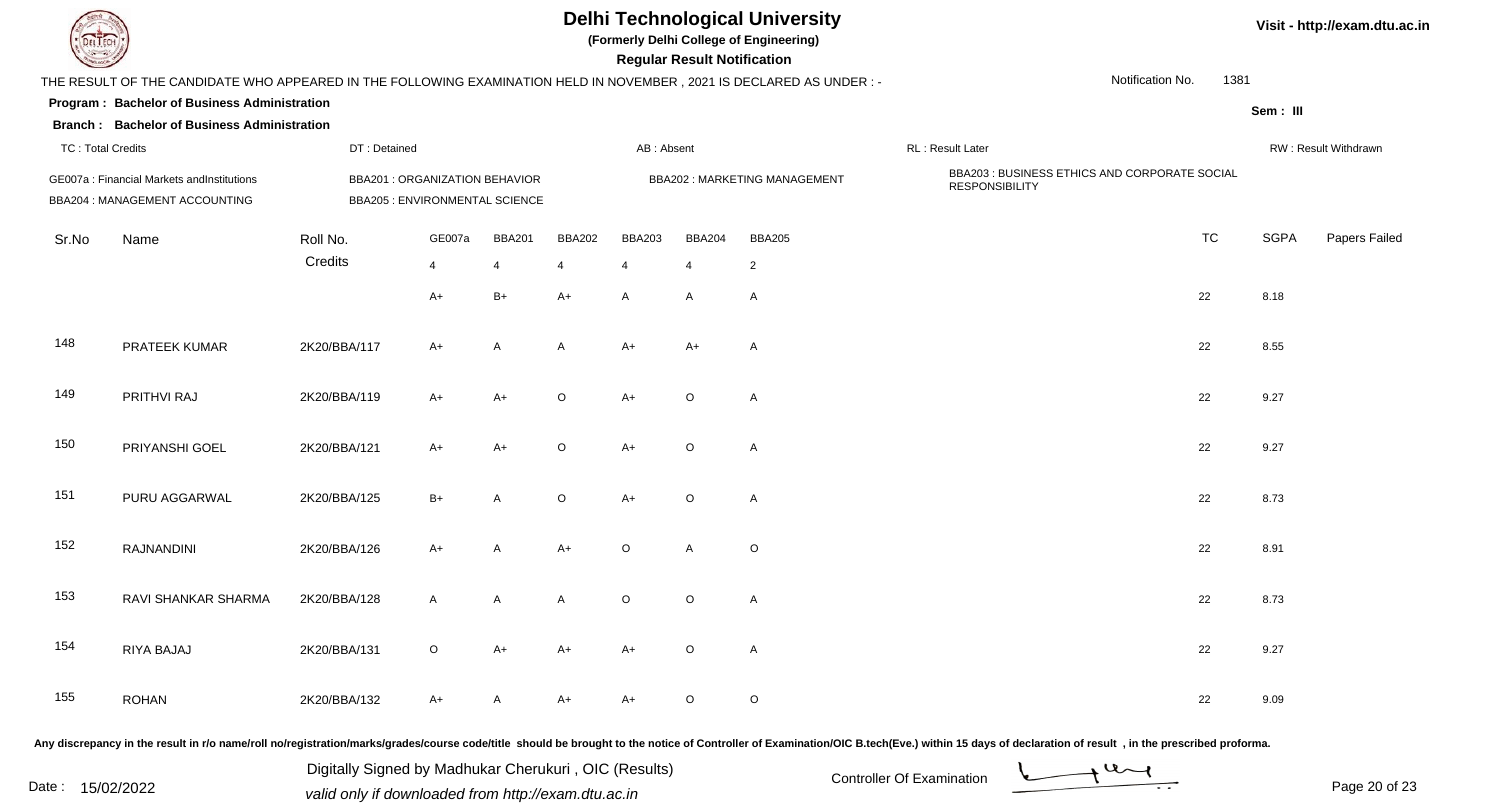|                          |                                                                                                                      |                                                                  |              |                 |               |               | <b>Regular Result Notification</b> | <b>Delhi Technological University</b><br>(Formerly Delhi College of Engineering) |                                                                        |                  |      |             | Visit - http://exam.dtu.ac.in |
|--------------------------|----------------------------------------------------------------------------------------------------------------------|------------------------------------------------------------------|--------------|-----------------|---------------|---------------|------------------------------------|----------------------------------------------------------------------------------|------------------------------------------------------------------------|------------------|------|-------------|-------------------------------|
|                          | THE RESULT OF THE CANDIDATE WHO APPEARED IN THE FOLLOWING EXAMINATION HELD IN NOVEMBER, 2021 IS DECLARED AS UNDER :- |                                                                  |              |                 |               |               |                                    |                                                                                  |                                                                        | Notification No. | 1381 |             |                               |
|                          | Program: Bachelor of Business Administration<br><b>Branch: Bachelor of Business Administration</b>                   |                                                                  |              |                 |               |               |                                    |                                                                                  |                                                                        |                  |      | Sem: III    |                               |
| <b>TC: Total Credits</b> |                                                                                                                      | DT: Detained                                                     |              |                 |               | AB: Absent    |                                    |                                                                                  | RL: Result Later                                                       |                  |      |             | RW: Result Withdrawn          |
|                          | GE007a : Financial Markets andInstitutions<br>BBA204 : MANAGEMENT ACCOUNTING                                         | BBA201 : ORGANIZATION BEHAVIOR<br>BBA205 : ENVIRONMENTAL SCIENCE |              |                 |               |               |                                    | BBA202: MARKETING MANAGEMENT                                                     | BBA203 : BUSINESS ETHICS AND CORPORATE SOCIAL<br><b>RESPONSIBILITY</b> |                  |      |             |                               |
| Sr.No                    | Name                                                                                                                 | Roll No.                                                         | GE007a       | <b>BBA201</b>   | <b>BBA202</b> | <b>BBA203</b> | <b>BBA204</b>                      | <b>BBA205</b>                                                                    |                                                                        | <b>TC</b>        |      | <b>SGPA</b> | Papers Failed                 |
|                          |                                                                                                                      | Credits                                                          | 4            | $\overline{4}$  | 4             | 4             | $\overline{4}$                     | $\overline{2}$                                                                   |                                                                        |                  |      |             |                               |
|                          |                                                                                                                      |                                                                  | A+           | A               | $A+$          | $A+$          | $\circ$                            | $\mathsf O$                                                                      |                                                                        | 22               |      | 9.09        |                               |
| 156                      | SAHIL VERMA                                                                                                          | 2K20/BBA/136                                                     | A            | A               | $B+$          | $A+$          | A+                                 | $\overline{A}$                                                                   |                                                                        | 22               |      | 8.18        |                               |
| 157                      | SAKSHAM SACHDEVA                                                                                                     | 2K20/BBA/137                                                     | $\circ$      | $A+$            | $A+$          | $A+$          | $A+$                               | $A+$                                                                             |                                                                        | 22               |      | 9.18        |                               |
| 158                      | SAMARTH ARORA                                                                                                        | 2K20/BBA/139                                                     | A+           | $A+$            | $A+$          | $A+$          | A+                                 | A                                                                                |                                                                        | 22               |      | 8.91        |                               |
| 159                      | SAUMYE GUPTA                                                                                                         | 2K20/BBA/141                                                     | $B+$         | $\circ$         | $\circ$       | $\circ$       | $\circ$                            | $A+$                                                                             |                                                                        | 22               |      | 9.36        |                               |
| 160                      | SHIVAM POPLI                                                                                                         | 2K20/BBA/145                                                     | $\circ$      | $\circ$         | $\circ$       | $\circ$       | $A+$                               | $\mathsf{C}$                                                                     |                                                                        | 22               |      | 9.36        |                               |
| 161                      | SHRUTI SHARMA                                                                                                        | 2K20/BBA/150                                                     | A            | $B+$            | A             | $\circ$       | A+                                 | ${\rm C}$                                                                        |                                                                        | 22               |      | 8.09        |                               |
| 162                      | SIDDHANT BAJAJ                                                                                                       | 2K20/BBA/153                                                     | $\mathsf{B}$ | $\, {\bf B} \,$ | F             | $B+$          | $B+$                               | P                                                                                |                                                                        | 18               |      | 5.09        | BBA202,                       |
| 163                      | SNEHA JAIN                                                                                                           | 2K20/BBA/156                                                     | B+           | $A+$            | A+            | $\circ$       | A+                                 | $\mathsf{A}$                                                                     |                                                                        | 22               |      | 8.73        |                               |
|                          |                                                                                                                      |                                                                  |              |                 |               |               |                                    |                                                                                  |                                                                        |                  |      |             |                               |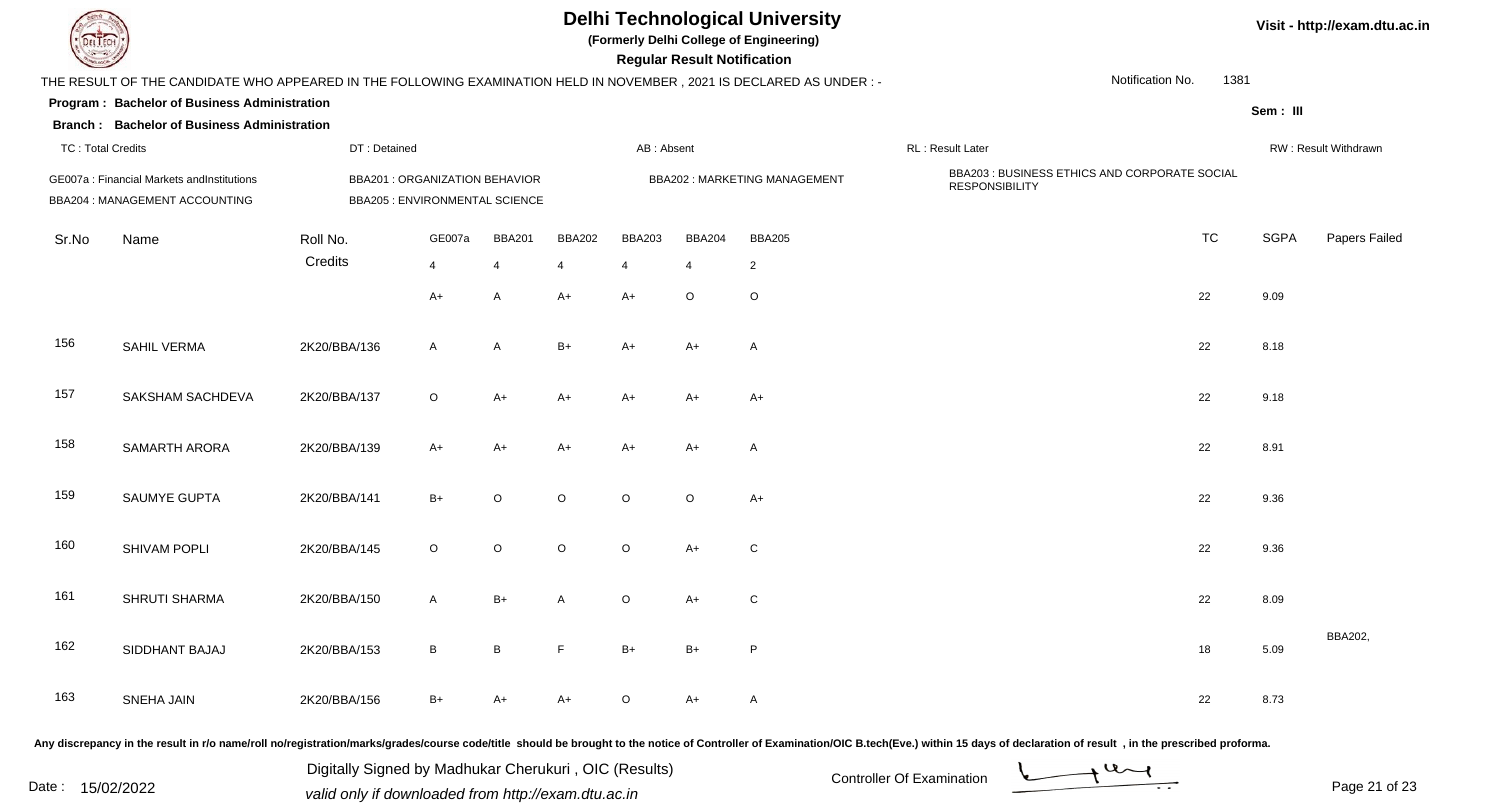| EL ECH                   |                                                                                                                      |                                                                         |                |                          |               |                | <b>Regular Result Notification</b> | <b>Delhi Technological University</b><br>(Formerly Delhi College of Engineering) |                                                                        |                  |      |             | Visit - http://exam.dtu.ac.in |
|--------------------------|----------------------------------------------------------------------------------------------------------------------|-------------------------------------------------------------------------|----------------|--------------------------|---------------|----------------|------------------------------------|----------------------------------------------------------------------------------|------------------------------------------------------------------------|------------------|------|-------------|-------------------------------|
|                          | THE RESULT OF THE CANDIDATE WHO APPEARED IN THE FOLLOWING EXAMINATION HELD IN NOVEMBER, 2021 IS DECLARED AS UNDER :- |                                                                         |                |                          |               |                |                                    |                                                                                  |                                                                        | Notification No. | 1381 |             |                               |
|                          | Program: Bachelor of Business Administration<br><b>Branch: Bachelor of Business Administration</b>                   |                                                                         |                |                          |               |                |                                    |                                                                                  |                                                                        |                  |      | Sem: III    |                               |
| <b>TC: Total Credits</b> |                                                                                                                      | DT: Detained                                                            |                |                          |               | AB: Absent     |                                    |                                                                                  | RL: Result Later                                                       |                  |      |             | RW: Result Withdrawn          |
|                          | GE007a : Financial Markets andInstitutions<br>BBA204 : MANAGEMENT ACCOUNTING                                         | <b>BBA201 : ORGANIZATION BEHAVIOR</b><br>BBA205 : ENVIRONMENTAL SCIENCE |                |                          |               |                |                                    | BBA202: MARKETING MANAGEMENT                                                     | BBA203 : BUSINESS ETHICS AND CORPORATE SOCIAL<br><b>RESPONSIBILITY</b> |                  |      |             |                               |
| Sr.No                    | Name                                                                                                                 | Roll No.                                                                | GE007a         | <b>BBA201</b>            | <b>BBA202</b> | <b>BBA203</b>  | <b>BBA204</b>                      | <b>BBA205</b>                                                                    |                                                                        | <b>TC</b>        |      | <b>SGPA</b> | Papers Failed                 |
|                          |                                                                                                                      | Credits                                                                 | $\overline{4}$ | $\overline{\mathcal{A}}$ | 4             | $\overline{4}$ | $\overline{4}$                     | $\overline{c}$                                                                   |                                                                        |                  |      |             |                               |
|                          |                                                                                                                      |                                                                         | $B+$           | $A+$                     | $A+$          | $\circ$        | A+                                 | $\overline{A}$                                                                   |                                                                        | 22               |      | 8.73        |                               |
| 164                      | <b>TANISHA JAIN</b>                                                                                                  | 2K20/BBA/162                                                            | A+             | $\circ$                  | $A+$          | $\circ$        | $A+$                               | $A+$                                                                             |                                                                        | 22               |      | 9.36        |                               |
| 165                      | <b>TANYA GARG</b>                                                                                                    | 2K20/BBA/165                                                            | $A+$           | $A+$                     | $\circ$       | $A+$           | $\circ$                            | $\overline{A}$                                                                   |                                                                        | 22               |      | 9.27        |                               |
| 166                      | VANSH KAPOOR                                                                                                         | 2K20/BBA/168                                                            | A              | $B+$                     | A             | $\circ$        | $A+$                               | $B+$                                                                             |                                                                        | 22               |      | 8.27        |                               |
| 167                      | <b>VANSHIKA</b>                                                                                                      | 2K20/BBA/170                                                            | A+             | $A+$                     | $A+$          | $A+$           | A+                                 | A+                                                                               |                                                                        | 22               |      | 9.00        |                               |
| 168                      | <b>VINAY BENIWAL</b>                                                                                                 | 2K20/BBA/175                                                            | A              | A                        | $\circ$       | $A+$           | $\circ$                            | $\overline{A}$                                                                   |                                                                        | 22               |      | 8.91        |                               |
| 169                      | <b>VIPUL GUPTA</b>                                                                                                   | 2K20/BBA/176                                                            | A+             | A+                       | A+            | $A+$           | A+                                 | A                                                                                |                                                                        | 22               |      | 8.91        |                               |
| 170                      | VISHAL JINDAL                                                                                                        | 2K20/BBA/177                                                            | $\circ$        | $\mathsf{A}$             | $A+$          | $\circ$        | $A+$                               | $\mathsf{A}$                                                                     |                                                                        | 22               |      | 9.09        |                               |
| 171                      | YASH JAIN                                                                                                            | 2K20/BBA/178                                                            | $\circ$        | $A+$                     | $B+$          | $\circ$        | F                                  | $\mathsf{A}$                                                                     |                                                                        | 18               |      | 7.27        | BBA204,                       |